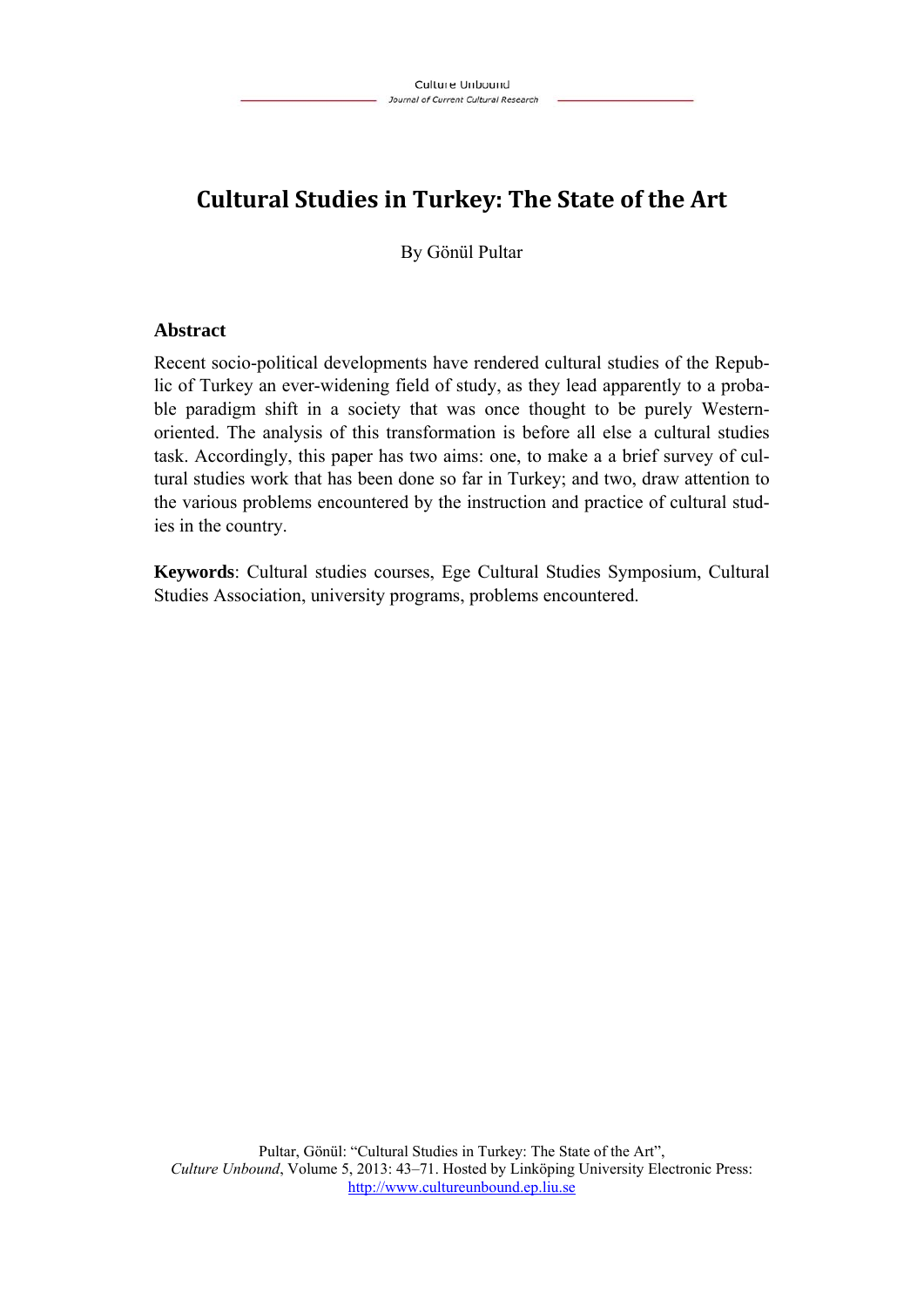# **Introduction**

Recent socio-political developments have rendered cultural studies of the Republic of Turkey an ever-widening field of study. Since the accession to power of Recep Tayyip Erdoğan's pro-Islamic Justice and Development Party (JDP) in the autumn of 2002 (-present), cultural allegiances and pacts of forgetting, whether they be ethnic, religious or ideological, are being realigned, restructured or renegotiated. These are leading apparently to a paradigm shift in a society that was once thought to be purely Western-oriented. Questioning both the foundational maxims and the insistent new requests has become a cultural studies task.

This leads perforce to another, even more immediate task, that of taking a close look at cultural studies in Turkey. This essay aims accordingly to present the current state of cultural studies in the country. It discusses the history of cultural studies instruction and practice and notes the existing university programs, then examines the major problems facing the practice of cultural studies in Turkey today. It is hoped that the information it provides will serve as reference for anyone interested in the subject.

This essay argues moreover that the current state of cultural studies in Turkey renders it incapable of appraising fully the present situation in which Turkey finds itself.

## **From its Beginnings to its Present State**

## *1. British Council Courses*

As noted at the beginning of an article on the education and practice of cultural studies in Turkey by Gönül Pultar and Ayşe L. Kırtunç, it is difficult to pinpoint the exact time when cultural studies began in Turkey as scholars who became cognizant of the "cultural turn" applied its methodology in the courses that they gave long before any formal departmentalization, or opening of courses so labeled occurred (see Pultar & Kırtunç 2004). It is a fact, however, that the British Council representation in Turkey began in 1992 in Istanbul "British cultural studies" courses. As Laurence Raw, who organized the courses and was himself one of the instructors, explains, the courses were

9-month courses on British and Comparative Cultural Studies, including units on nationalism, multiculturalism, class, gender and race. Very British-focused, with topics of little interest to local audiences; however, the Council did offer scholarships for students to go and complete an MA in Warwick.<sup>1</sup>

The courses were given by, besides the Briton Raw, employed at the time at the British Council, two Turkish academics, Cambridge-educated Cevat Çapan, professor of English language and literature currently at Yeditepe University in Istanbul, and Cem Taylan (1946-2001), also a professor English language and literature, who was teaching at the Western Languages and Literatures department of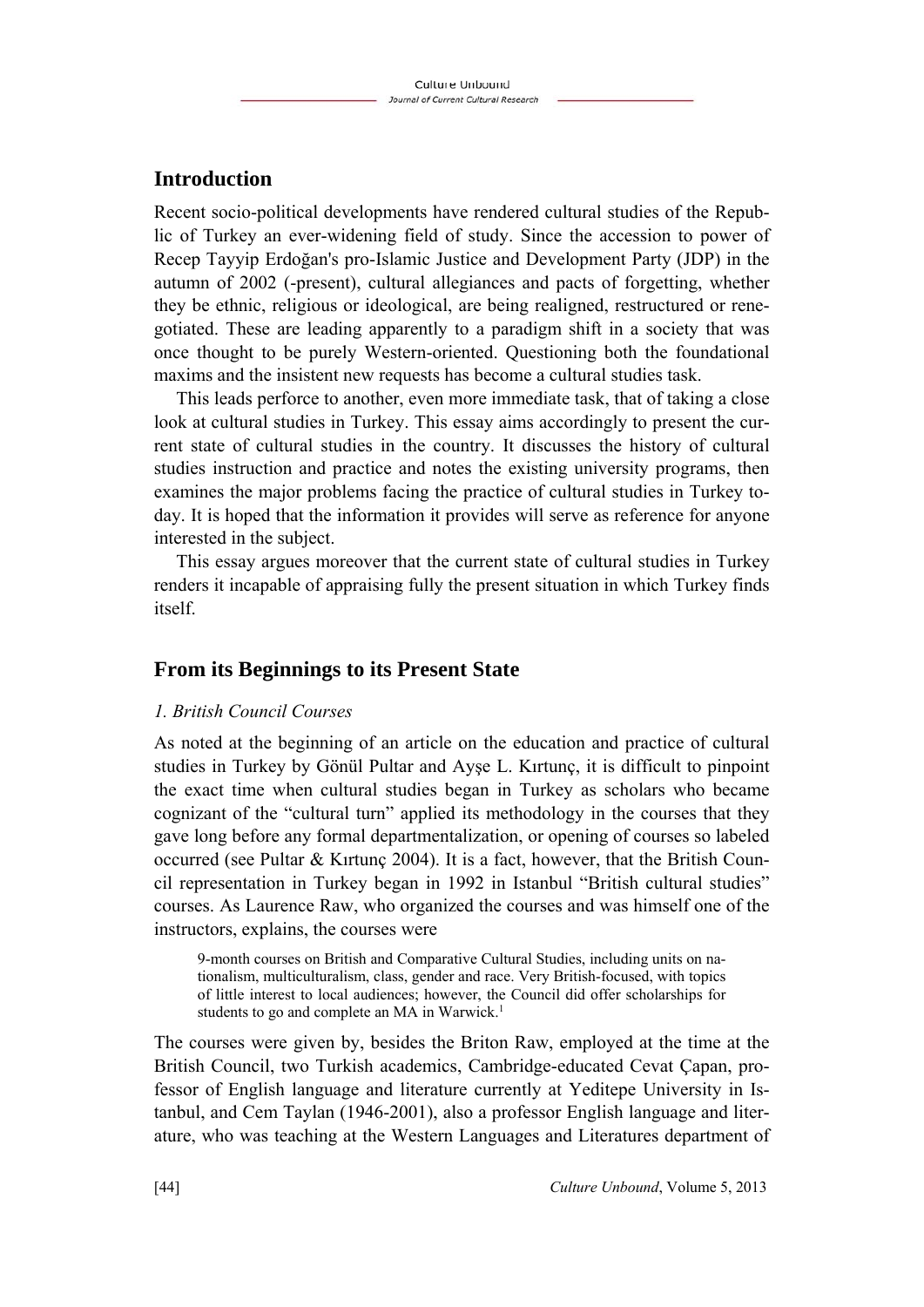Boğaziçi University (see Raw and Taylan 1993/1994 on their experience of teaching these courses). The British Council started in 1993 courses in Ankara, taught by Can Abanazır (1953-2012) of the Department of English Language and Literature at Hacettepe University. Then in 1995 the British Council started such courses in İzmir; these were taught by Oxford-educated Pete Remington teaching at the time at the American Culture and Literature<sup>2</sup> department at Ege University, and Andrew Fletcher. These courses were "organized in collaboration with the U of Warwick, Centre for British and Comparative Cultural Studies (which later became the Centre for Translation and Comparative Cultural Studies before being closed in 2007)," as Raw indicates (e-mail message to author, 26 August 2011).

Along these courses and "initially planned as a resource for comparative cultural material" (Raw, e-mail message to author, 26 August 2011). the British Council representation in Turkey started a cultural studies website entitled "CSSG Cultural Studies Study Group" (http://warlight.tripod.com/) maintained by [the Turkish] Cenk Erdil, and last updated on 16 September 1999. Listed at the top of the webpages of the site is "Cultural Studies in Turkey."

"The program came to an end in 1999," as Raw puts it, "when the then Director of the British Council decided to put all their money into English Language Teaching, and opened a Teaching Center in Istanbul" (Raw, e-mail message to the author, 26 August 2001).<sup>3</sup>

#### *2. Ege Cultural Studies Symposium*

The American Studies Association of Turkey (ASAT) organized in the spring of 1995, on 10-11 April, a two-day "cultural studies" seminar at Ege University, in collaboration with the American Culture and Literature department of that university. The beginnings of cultural studies in this country, for the writer of these lines, is thus the work initiated by Americanists, among them the then three active members of ASAT: Gülriz Büken (then member of the Department of History at Bilkent University, president of ASAT 1994-2011), Ayşe Lahur Kırtunç (then member of the Ege University American Culture and Literature department, and later its Chair), and Gönül Pultar (then member of the Department of English Language and Literature at Bilkent University, vice-president of ASAT 1994- 2000, founding editor-in-chief of *Journal of American Studies of Turkey* [JAST], and later founding president of the Cultural Association of Turkey 2005-present). These scholars were cognizant of the cultural turn through not only their individual interests and international contacts but also their association with such colleagues as Raw, who taught at Bilkent University before integrating the British Council, and Remington, teaching at the Ege University American Culture and Literature department, as well as younger colleagues who were returning from postgraduate studies they pursued in universities in the West where they had specialized in cultural studies.<sup>4</sup>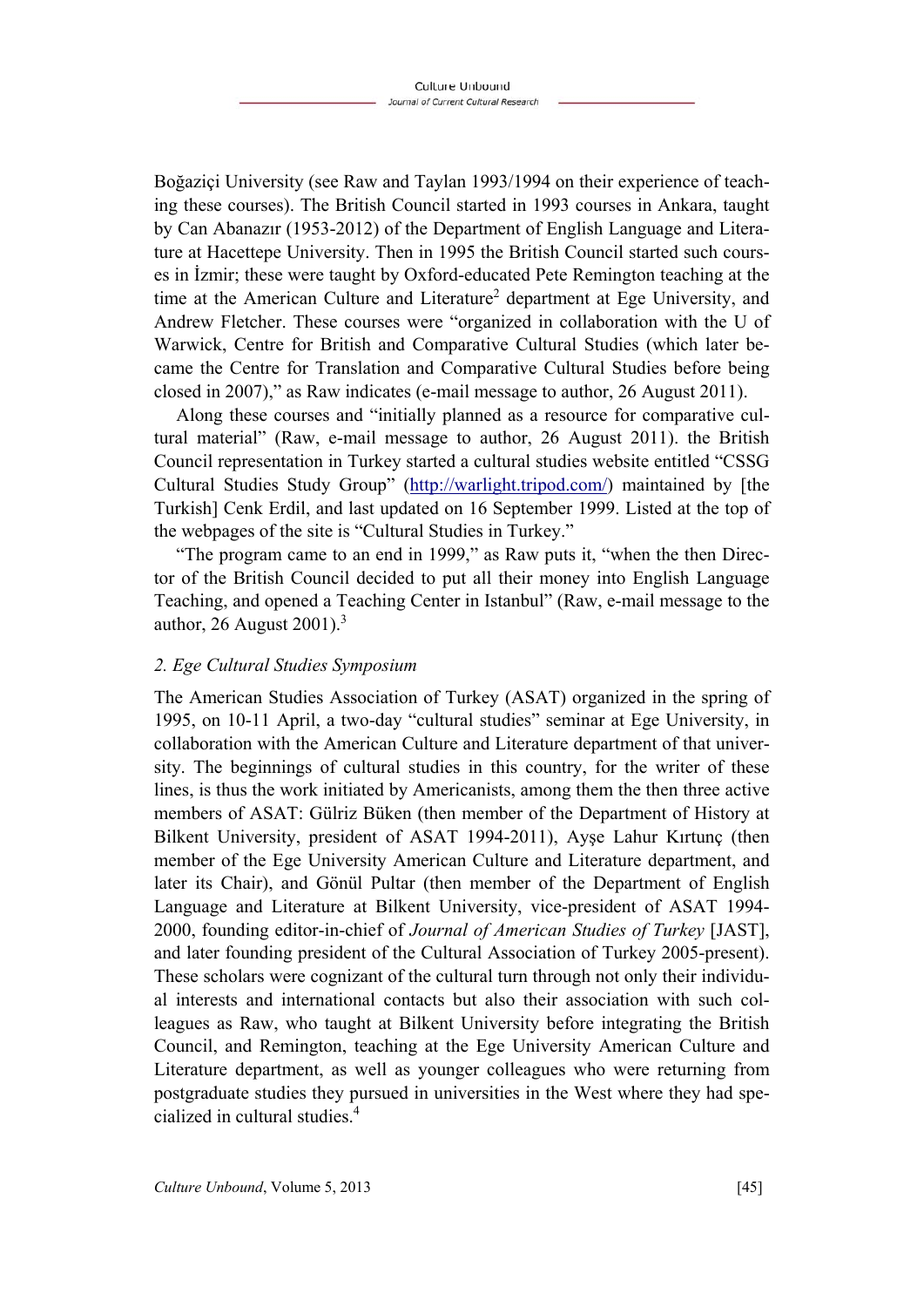The Ege April 1995 seminar took place in one auditorium only, with solicited presenters delivering papers to an audience made up of interested faculty members, guest faculty from neighboring Eylül University, and students probably compelled to attend. Titled "The Red, the Black and the White," it was an exercise in US ethnic studies.<sup>5</sup> By common accord, it was decided it would be repeated on a larger scale, and Ege University through the person of Prof. Seçkin Ergin, then Chair of its Department of American Culture and Literature, agreed to play host to it annually. Kırtunç took over the responsibility of the organization of what was to become a full-fledged conference, and the next year, tapping into her own international contacts and network of colleagues, announced it worldwide.<sup>6</sup> The number of participants of this first Ege University International Cultural Studies Symposium, organized in 1996, immediately rose to almost 150.

Dubbed CSS - Cultural Studies Symposium, and organized in the month of May annually until 2005, the conference has been organized biannually since. Titled "Change and Challenge," the **"**Ege University 13th International Cultural Studies Symposium" took place on 4-6 May 2011. All conference proceedings are being published.7 

CSS was focused at first on Anglo-American topics, and conducted solely in the medium of instruction of the organizers, i.e. English.<sup>8</sup> However, the Turkish element seeped in quickly. Papers on Turkish themes found a place in the symposia, and subsequently in their proceedings – a state of affairs that was only natural for a discipline such as cultural studies that is by definition inimical to boundaries. Thus, an audience basically made up of Turks found themselves listening to papers in English on purely Turkish topics. A case in point is the paper presented by sociologist Nuran Erol in 1999 on *arabesk* music<sup>9</sup> (see Erol 2000). The discussion that ensued, on a purely Turkish predicament, was conducted in English by Turkish participants – and seemed incongrous.

It is basically to remedy this incongruity that a group of scholars got together in the fall of the same year in Ankara to form a "Group for Cultural Studies in Turkey."

## *3. The Group for Cultural Studies in Turkey / Cultural Studies Association (of Turkey)*

As noted above, the formation of this group originated from the İzmir conferences, and among its (eleven) members<sup>10</sup> were several scholars who had been organizing and/or attending CSS. The feeling that led to forming a group was that if cultural studies is to be pursued in Turkey on matters to do with Turkish culture, it should be done first and foremost in Turkish.

One other consideration may have been, although this was never openly voiced as far as I know, the wish to extricate cultural studies in Turkey from the monopoly of the British. None of the members, except for Laurence Raw, could have known that the British Council had terminated its courses. The webpage was there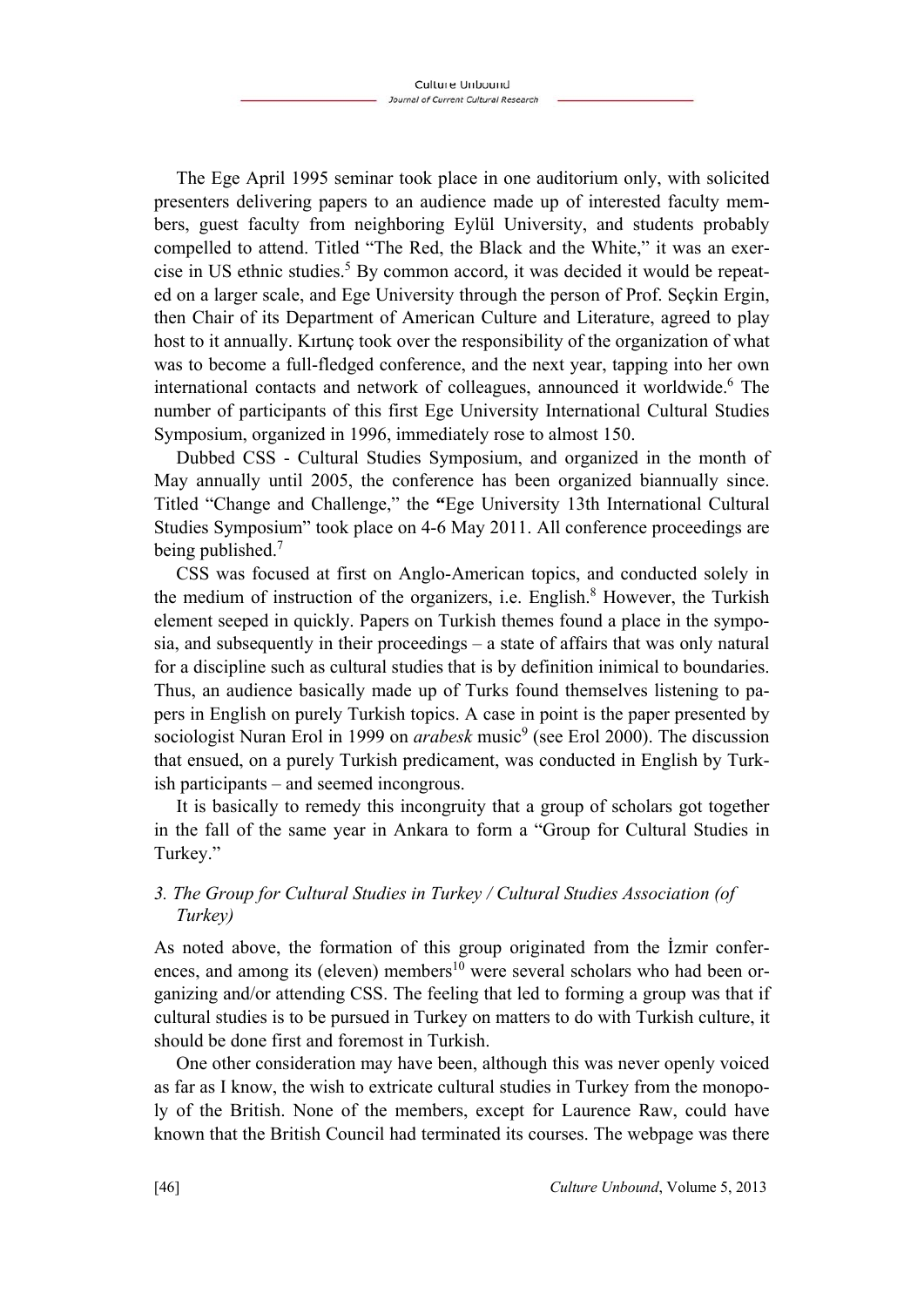(and still is), provided by the British, with the ambiguous "Cultural Studies in Turkey" heading.

Almost all the members of the Group had had prior experience in associations, and the general feeling at first was that this inter-university group could – and should – hold out without formalizing its existence. This was without counting with the need to obtain financial support. When The Turkish Science and Technology Foundation (Türkiye Bilimsel ve Teknik Araştırma Kurumu - TÜBİTAK) started to give out funds for which the Group could apply for its conferences, they believed however that there was no way but to be institutionalized. Thus *Kültür Araştırmaları Derneği* (KAD, Cultural Studies Association) was founded in March 2005, in Istanbul where Gönül Pultar, who had been elected Chair of the Group at its second meeting in November 1999, had moved (see www.kulturad.org). As there was no radical break from "group" to "association," this essay will consider the activities of the two together (see the chapter "Recognizing Difference: Interdisciplinarity and the Cultural Studies Association" in Raw 2011).

#### **Conferences and Collections of Essays**

The Group, which started meeting once a month, began its activities very modestly with a two-day seminar, with solicited speakers and invited participants, on the subject of migration in early summer 2000 at METU, organized by Group member Yıldırım Yavuz. It then launched what was to become biannual conferences, with the one in Kemer, Antalya in fall 2001 entitled, as translated into English, "Modernity and Culture." The book which came out of it is *Kültür ve Modernite* (Culture and Modernity), edited by Pultar, Emine O. İncirlioğlu and Bahattin Akşit (both Group members) and published in 2003.

This was followed two years later by the, as translated into English, "Cultures of Turks / Cultures of Turkey" conference organized in the southeastern city of Van in 2003 jointly with Yüzüncü Yıl (Hundredth Year) University. The book to come out was *Türk(iye) Kültürleri* (Cultures of Turks / Cultures of Turkey), edited by Pultar and Tahire Erman (Bilkent University), and published in 2005.

It is as KAD that a conference was held in 2005 jointly with Koç University (Istanbul) entitled, as translated into English, "Identity and Culture." Two books came out: *Kimlikler Lütfen: Türkiye Cumhuriyeti'nde Kültürel Kimlik Arayışı ve Temsili* (Identities Please: Quest for and Representation of Cultural Identity in the Republic of Turkey) in 2009, and *Ağır Gökyüzünde Kanat Çırpmak: Sovyetsonrası Türk Cumhuriyetlerinde Kültürel Kimlik Arayışı ve Müzakeresi* (Flapping Wings in Heavy Skies: Quest for and Negotiation of Cultural Identity in the Post-Soviet Turkic Republics) in 2012, both edited by Pultar.

KAD also organized in Istanbul, in the fall of the same year (2005) a two-day English-language seminar in collaboration with then Heidelberg-based MESEA (Society for Multi-Ethnic Studies: Europe and the Americas) entitled "Ethnic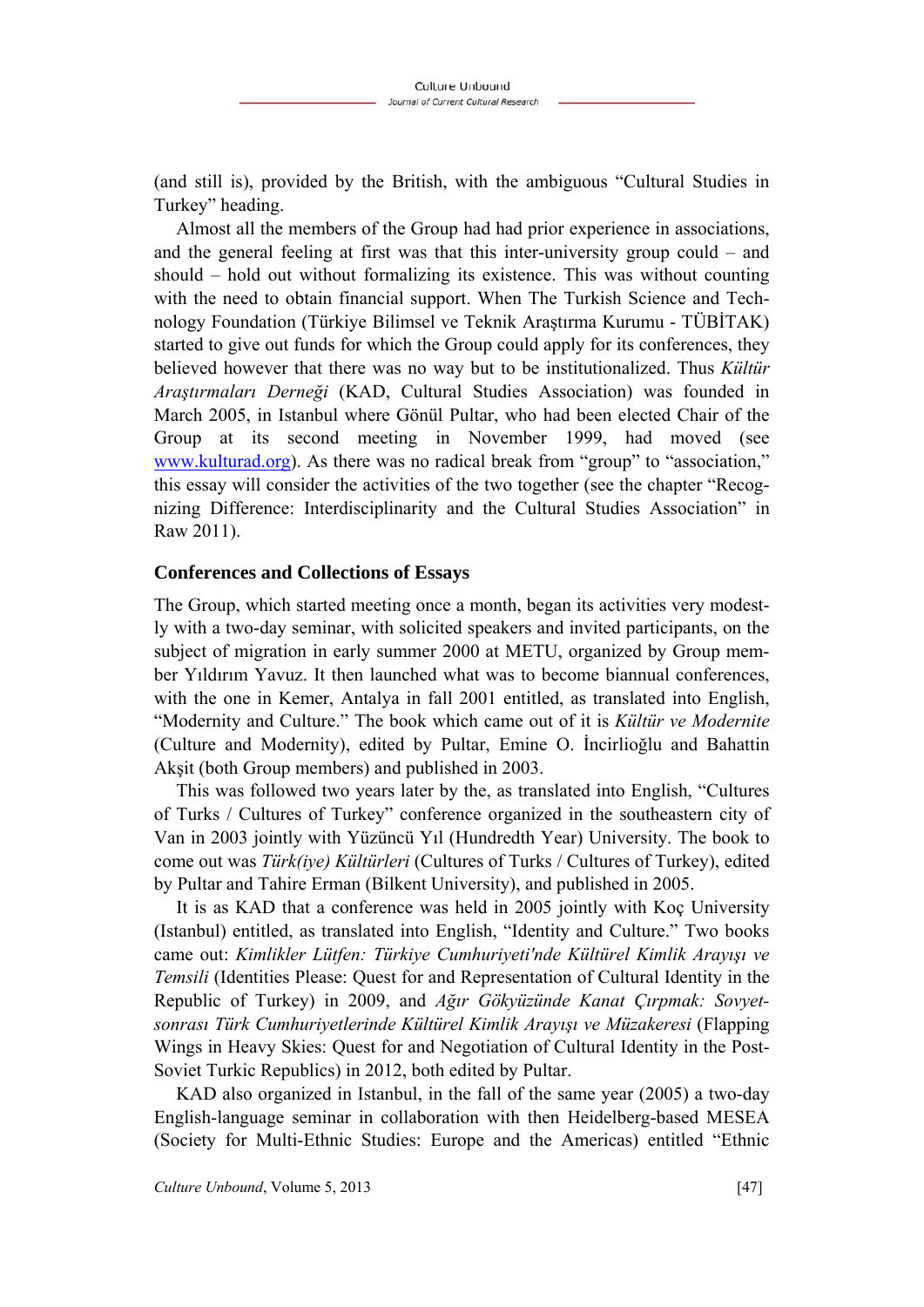Identity?: (Trans)National and (Bi/Multi/Poly)Cultural Aspects." The book that came out of it, the collection of essays entitled *Imagined Identities: Identity Formation in the Age of Globalization*, edited again by Pultar, is forthcoming from Syracuse University Press in the fall of 2013.

The next year, KAD organized another conference, in the city of Kütahya (the ancient Kotyaion/Cotyaeum) in Western Anatolia, in collaboration with the municipality of that city. It was focused on a specific subject, "Idil (Volga)-Ural Studies" as translated into English, on the culture of the ethnic groups of the Volga-Ural region (home to the three autonomous Turkic republics of Tchuvastan, Tatarstan and Bashkortostan) within the Russian Federation. The working languages of this international conference were Turkish, English, Russian and Tatar.

The next biannual KAD conference, entitled "E/Im/Migration" as translated into English, took place in 2007 in Şile, a suburb of Istanbul, organized with Işık University, boasting of a campus directly on the sea in that popular sea resort town. It was followed in 2009 by a conference in the Black Sea city of Zonguldak (famed for its coal mines), in collaboration with the Karaelmas (Black Diamond) University (since April 2012 "Bülent Ecevit University"<sup>11</sup>) in that city, entitled, as translated into English, "Black Diamond 2009: Media and Culture." Its proceedings were published the same year as *Karaelmas 2009: Medya ve Kültür,* edited by Nurçay Türkoğlu (Marmara University), the KAD member who organized the conference, and Sevilen Toprak Alayoğlu (Marmara University).

The last biannual KAD conference to date was organized on 8-10 September 2011 by the current vice-president Emine O. İncirlioğlu (Maltepe University). Entitled "Space and Culture" as translated into English, it was co-organized with Istanbul's Kadir Has University and took place at that university (situated on the Golden Horn, and housed, in much the same way as the Norrköping campus, in the buildings of a tobacco factory). Over 250 participants attended. The proceedings were published as *Mekân ve Kültür* (2011), edited by İncirlioğlu and KAD member Barış Kılıçbay (Abant İzzet Baysal University).

Two activities are planned for 2013. A workshop on Turkish-Americans, coorganized with Kadir Has University, will take place in June at that university; and the biannual conference, entitled "Memory and Culture" as translated into English, will take place in September in Ankara, co-organized with Bilkent University. And a bilingual online publication, titled *KULTUR-e*, is planned for 2014 if not earlier.

## **Cultural Studies Programs in Turkey**

It is also in the fall of 1999 that cultural studies formally appeared in the country's universities with the opening of two graduate programs, at Istanbul Bilgi and Boğaziçi universities, and one undergraduate program at Sabancı University. Another graduate program opened in 2002 at Middle East Technical University. My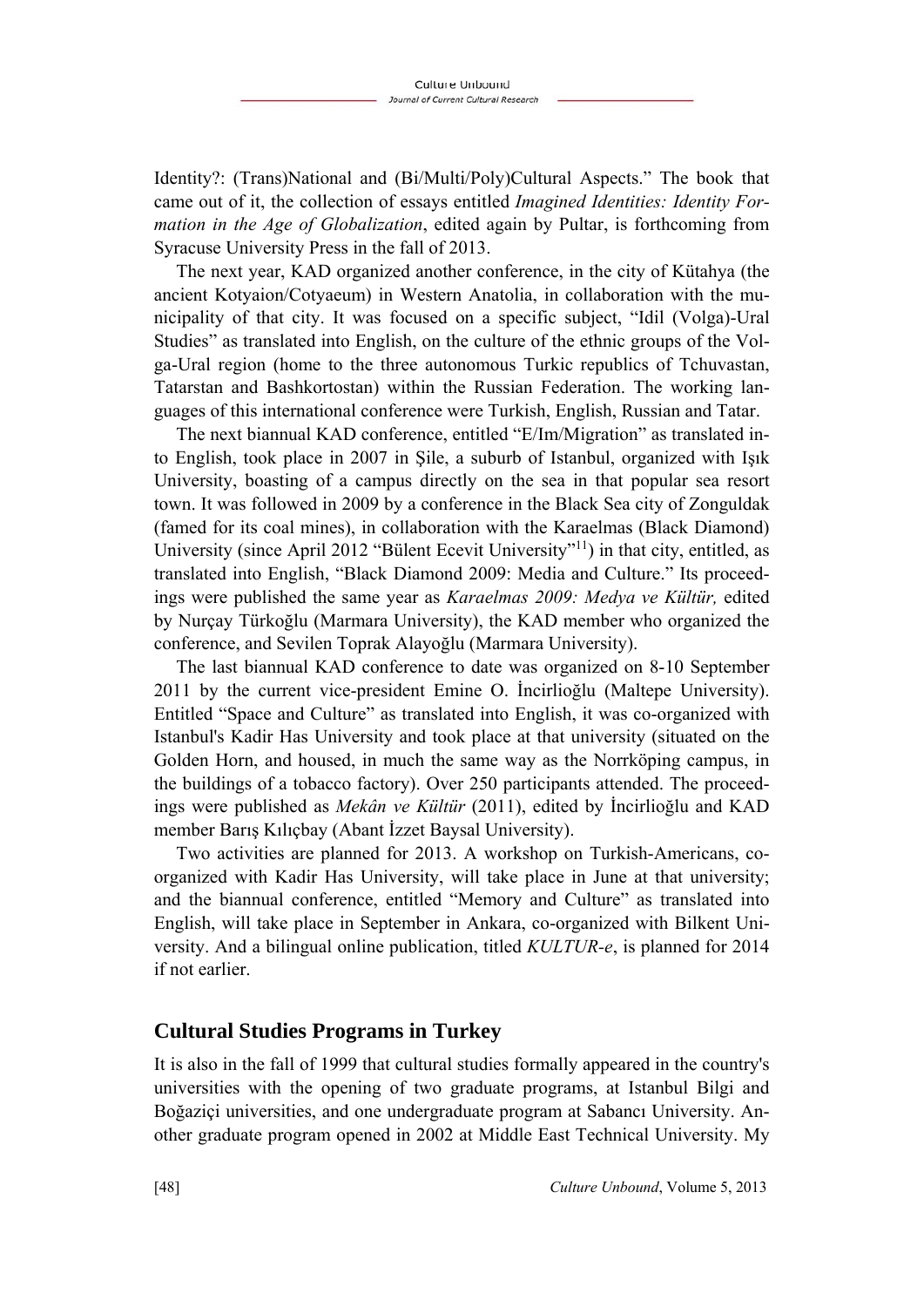discussion of these programs will be very brief as the Pultar and Kırtunç essay of 2004 (www.kulturad.org/images/practise2.pdf), of which this essay is in a way a follow-up, has examined their aims and the courses they offer at some length; a nine-year interval is too short in the life of a university department for major developments that would justify a brand new report that would not be repetitive. These programs have been followed since by the addition of a graduate component of Sabancı's undergraduate program, and the opening of another graduate program at Şehir University, to both of which I devote more space.

## *Istanbul Bilgi University*

The privately-owned Bilgi University (established in  $1996$ )<sup>12</sup> opened an MA program in cultural studies. The medium of education of this university is English, but the program is announced as "bilingual" on its website (see "Program Structure" at "Istanbul Bilgi University MA in Cultural Studies"). It is the only cultural studies program to be avowedly so, a trait that distinguishes it from the other cultural studies programs in the country. It features among its faculty Kevin Robins from the U.K., and Turkish intellectuals such as Murat Belge and Mete Tunçay, and the Armenian of Turkey Arus Yumul, as well as Ferda Keskin, organizer of the 2006 Crossroads conference in Istanbul and later chairman of the Association for Cultural Studies (ACS) from 2008 to 2012. It is being "coordinated" in succession by members of its teaching staff.

Among the courses offered (besides the basics), "Religion, Culture and Globalization" surveys "the historical and social landscape of religion in Turkey" and is recommended for international students. "Politics and Biography," conducted in Turkish, is "designed to develop [an] in-depth understanding of the process of social and political change by studying memoirs in Turkish." Strangely enough, "Political Philosophy," a course analyzing "major concepts of political philosophy in the period between ancient Greece and the mid-nineteenth century," with texts from "Aristotle, Aquinas, Spinoza, Hegel, and Marx" is also given in Turkish.<sup>13</sup>

## **Crossroads Conference**

One of the achievement s of Bilgi University has been the organization of the "Crossroads in Cultural Studies" conference in 2006. With a reported participation of 600, and a world-renowned keynote speaker, Partha Chatterjee, it was a highly successful conference, as good as any international conference organized by top establishments anywhere in the world. As mentioned above, ACS then elected its organizer, Keskin, to head the association. The wrap-up session was memorable for a heated discussion on the use of English in cultural studies.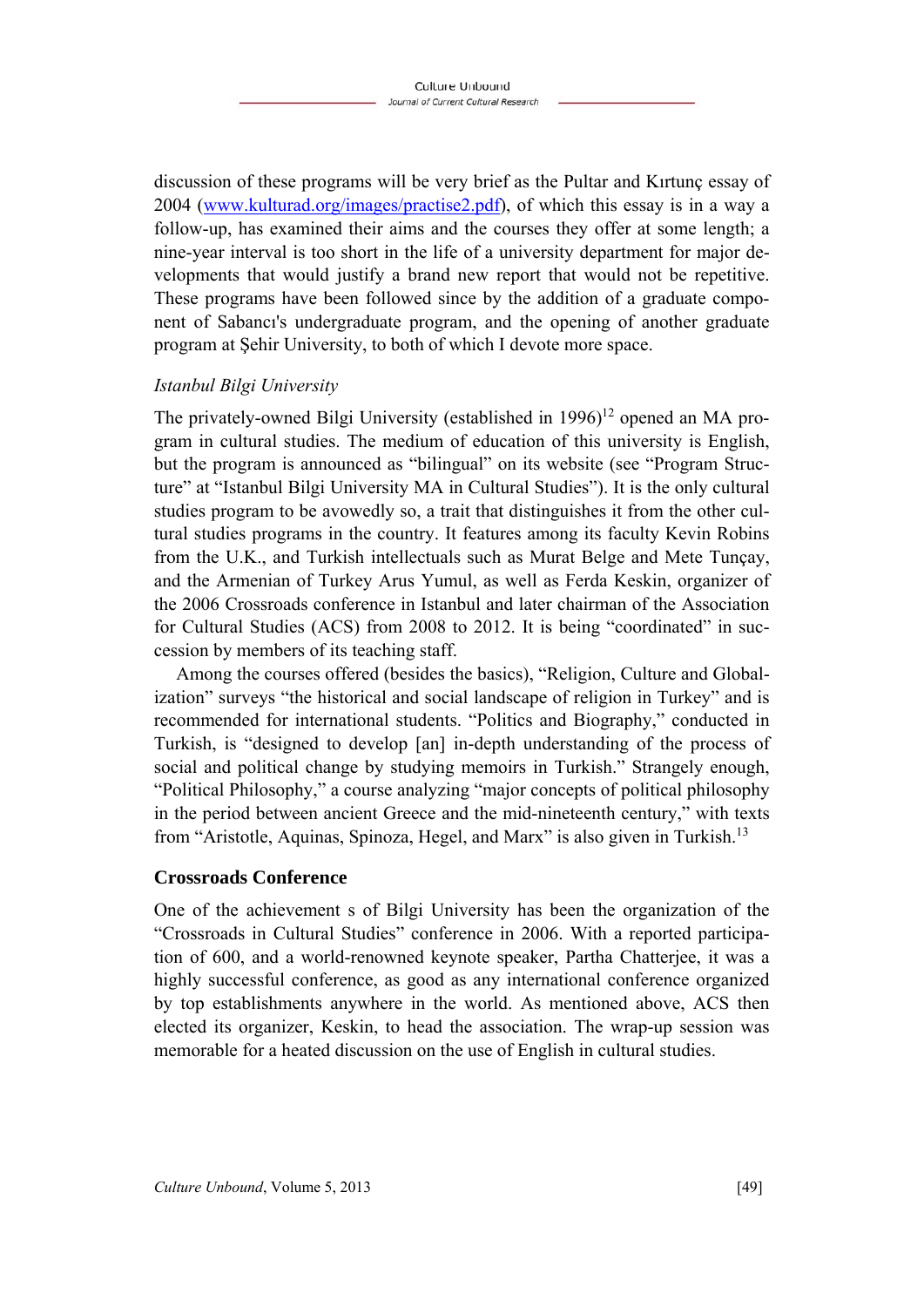## **Cultural Studies Journal**

The program started publishing a cultural studies journal in 2011, the only one of its kind in Turkey at present. However, the bilingual (Turkish-English) *KÜLT* appears at present more of a review than a purely scholarly journal, and moreover seems to have halted publication at the end of 2011 after one inaugural issue in June devoted to "canon" and one double issue in November devoted to "culture." No other issue is mentioned on its website (see *KÜLT Kültürel İncelemeler Dergisi*).

## *Boğaziçi University*

The Department of Western Languages and Literatures at Boğaziçi (Bosphorus) University, a state university also with the medium of education in English, $<sup>14</sup>$ </sup> opened an MA program in Critical and Cultural Studies (see the "Boğaziçi University Graduate Program in Critical and Cultural Studies"). The teaching staff of the program is made up of the department faculty. The program has been chaired since its inception by Işıl Baş, an Anglicist, and member of the department faculty.

Besides compulsory basic courses, "[s]tudents whose undergraduate degrees are not in English Literature are required to take at least one elective course from the English Literature pool." The other electives may be taken from the other departments of this 150-year old university offering a wide range of courses on both Western and Turkish/Ottoman cultures, but the set-back is that these courses may not, as a matter of course, have been designed from a cultural studies approach.

## *Sabancı University*

A undergraduate program was opened simultaneously at Sabancı University (also established in 1996), whose medium of education is also English. Its faculty features the American Annedith Schneider who penned her initial experiences in an essay published in 2002 entitled "The Institutional Revolutionary Major? Questions and Contradictions on the Way to Designing a Cultural Studies Program in a New Turkish University" (for another look at cultural studies in Turkey by yet another "expat," see Raw 2004). The program is within the university's Faculty of Arts and Social Sciences (FASS), and is chaired by members of its teaching staff on a rotating basis. As the website of that faculty indicates, it is "[d]epartmentfree by design" and "an interdisciplinary home to degree programs that range from visual arts and visual communication design to cultural studies, social and political studies through conflict analysis and resolution, economics and history" (see "Welcome to FASS"). In other words, the students enrolled in this faculty do not major in any particular discipline, they receive a diploma in "arts and social sciences" at the end of four years.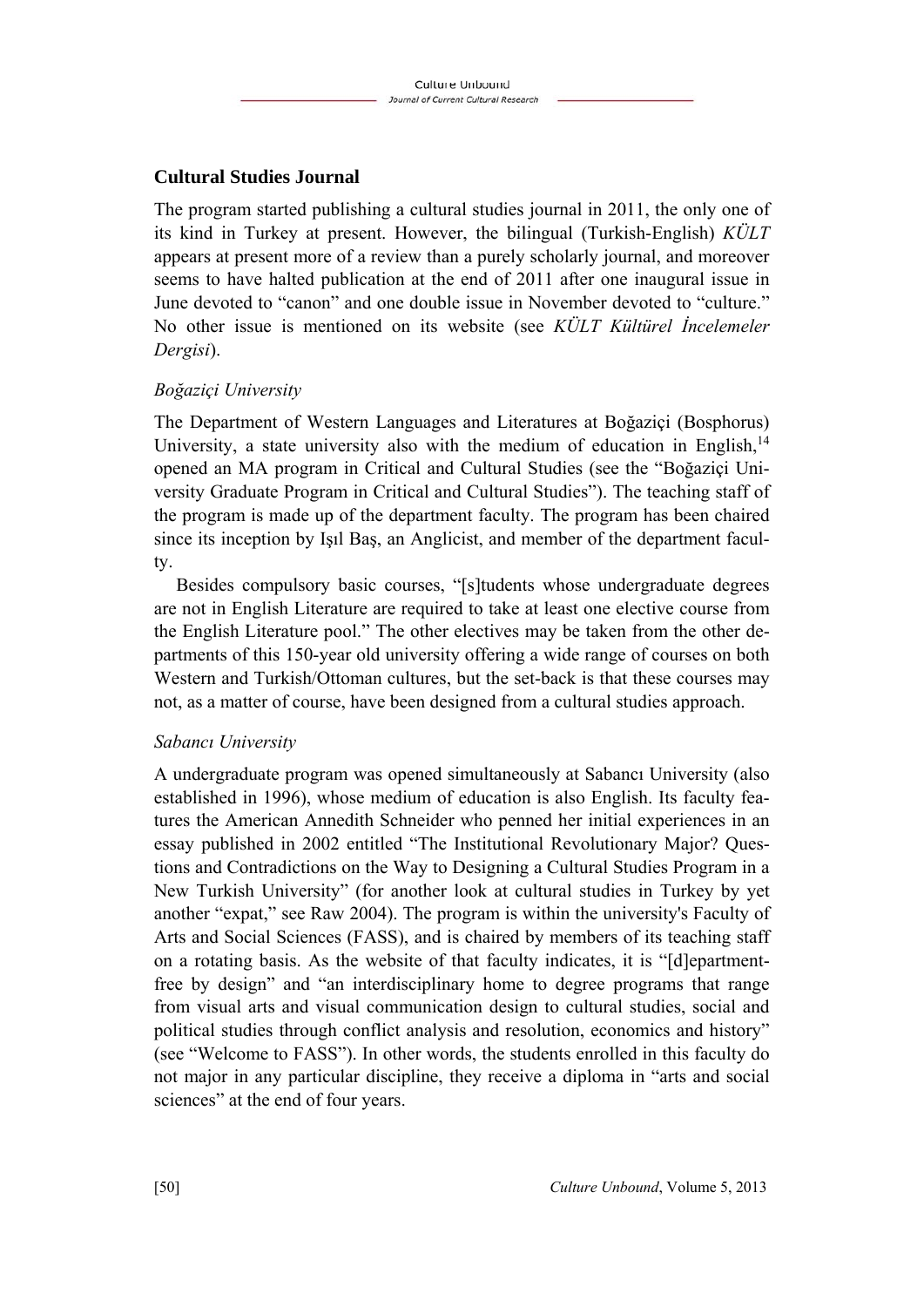## **Graduate Program**

The Sabancı cultural studies program then started in 2006 an MA program with "thesis" and "non-thesis" options,  $15$  presented thus on the university's website:

The Cultural Studies Program brings together an interdisciplinary group of scholars with a commitment to fostering new ways of analyzing and participating in contemporary cultural dynamics in Turkey and around the world.

The program covers a wide range of topics and theoretical approaches, with particular emphasis on: literary and cultural theory; gender and sexuality, transnational mobility and migration; ethnic identities and citizenship; politics of representation; memory studies and oral history. ("Sabancı University Faculty of Arts and Social Sciences Cultural Studies")

Of the courses offered may be seen, beside the basic ones, such courses as "Modernism/Postmodernism," and "Cultures of Migration," showing an emphasis on the "around the world." In another course entitled "Gendered Memories of War and Political Violence," which "explores the different ways in which war and political violence are remembered through a gender lens," Turkey is in dubious company alongside Argentina, Germany, Hungary, Rwanda, and the former Yugoslavia. The only course that is devoted to Turkish culture is "Thematic Approaches to Contemporary Turkish Culture," which is presented in this way: "Based on readings of urban space as well as analyses of visual and written texts, this course will trace and map current cultural dynamics and ambivalences of contemporary Turkey … emphasizing the ways in which politics and culture are articulated in present-day Turkey."16 The European reader may be interested in "Anthropology of Europe," whose content is announced thus:

Anthropology is conventionally perceived as the study of non-European societies, however, recent critical approaches have stressed the importance of turning the anthropological gaze to western societies, and in particular, of "provincializing Europe." … [T]he course will examine historical and contemporary constructions of "Europeanness"; debates over multiculturalism, cultural citizenship and "Islamaphobia"; migration and ethnicity; and the uneasy relation of Eastern Europe and postsocialism to Western Europe an the EU. ("Graduate Courses - Sabancı University Faculty of Arts and Social Sciences Cultural Studies")

The titles of the MA theses submitted during the time frame 2008-2012, also listed on the website ("Theses - Sabancı University Faculty of Arts and Social Sciences Cultural Studies"), $17 \text{ show a great diversity in both theme and line of }$ approach, and give a good idea of the direction and scope of the program.<sup>18</sup>

#### *Middle East Technical University*

An MS program in Media and Cultural Studies was opened in the fall of 2002 at Middle East Technical University (METU – Orta Doğu Teknik Üniversitesi [ODTÜ] in Turkish), also a state university whose medium of education is English. The program has been chaired from its inception by Raşit Kaya, a professor of political science who obtained his doctoral degree from the "Institut Français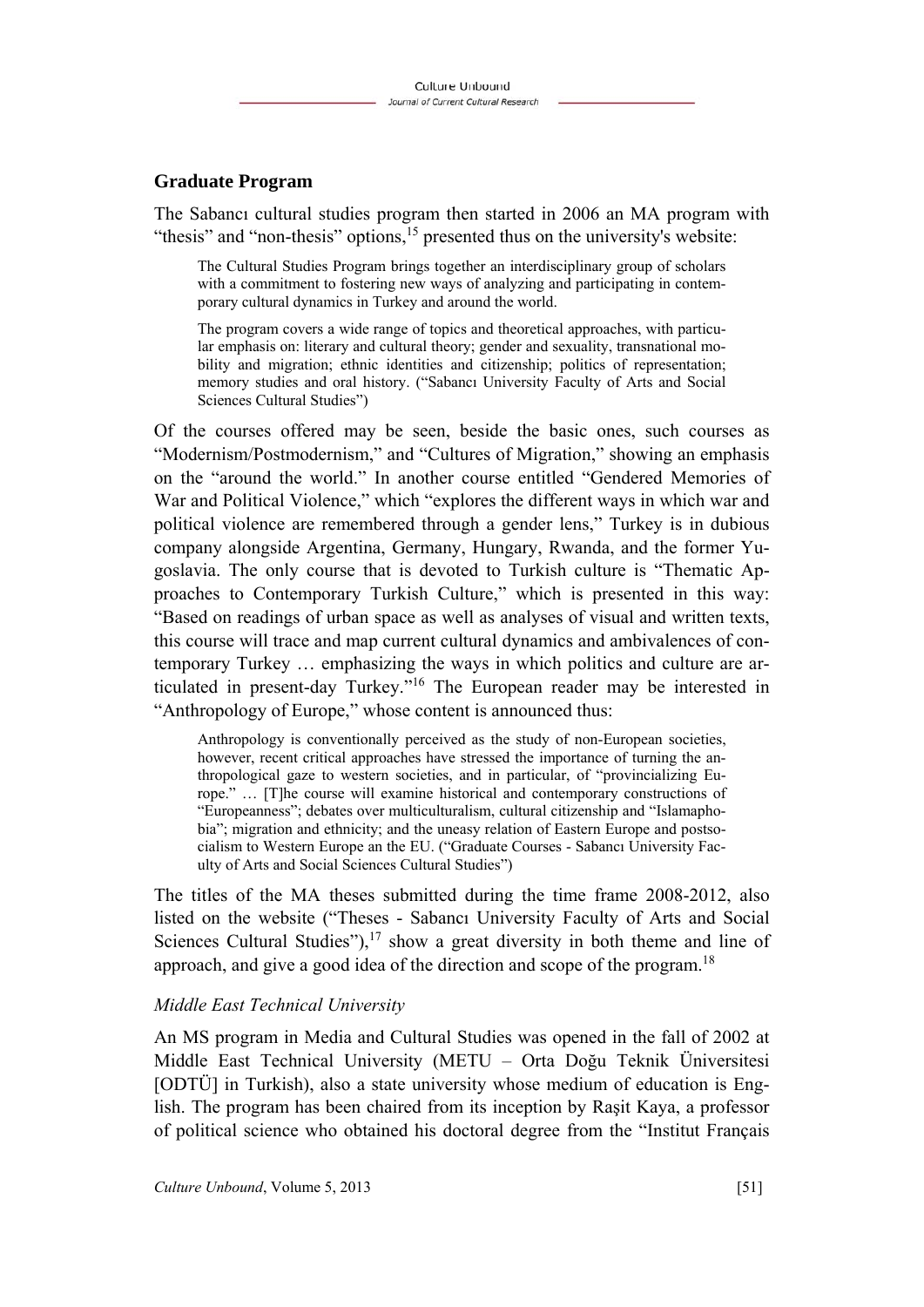de Presse en Science de l'Information" of Paris University. The teaching staff includes practising journalists with doctoral degrees such as Uluç Gürkan and Doğan Tılıç. The scope of the program is narrower as it focuses on various aspects of the media, and it offers MS degrees with and without thesis. Thus, alongside courses such as "Ethical Issues in Journalism" or **"**Mass Media Discourse from [an] Ethnocultural Perspective" (besides of course the "basics"), it offers "practical" courses such as "Introduction to Video Production" ("Courses - M.S. Program in Media and Cultural Studies [thesis and non-thesis]"). The only course pertaining to Turkish culture is the "Issues in Turkish Cultural History: Popular Culture, Power, and Subalternity," a "core course," which traces "the historical formation and transformation of Turkish popular culture," with "[p]articular emphasis ... on the distinction and relation between the official-high culture and the folk-popular culture ..."19 Its long reading list contains works in both English and Turkish ("ADM 5117 Issues in Turkish Cultural History: Popular Culture, Power, and Subalternity"). However, "students can take any relevant graduate course offered by other departments upon the consent of the advisor" ("Courses - M.S. Program in Media and Cultural Studies [thesis and non-thesis]"). To approve of courses designed from a cultural studies approach seems here to be the responsibility of the advisor.

## *Istanbul Şehir University*

The Istanbul Şehir (City) University, yet again an English-medium establishment, was opened in 2008 by a foundation (Bilim ve Sanat Vakfı – The Knowledge and Art Foundation).<sup>20</sup> It started accepting its first students in the academic year 2010-2011. It has opened a graduate program in cultural studies, chaired by Mahmut Mutman, a professor of communication studies, and has collected scholars, among them Ferhat Kentel and Mesut Yeğen, professors of sociology known for their pro-Kurdish stance, as well as promising young Ottomanists. Under the heading "Cultural Studies at Istanbul Şehir University: Approach and Philosophy," the program is described as being "an interdisciplinary program established with the contributions of various departments and faculty ... offer[ing] a rich variety of courses that covers all major areas of research in cultural studies and teaches its most well-known theories and methods … for studying various aspects of cultural life."... It … puts a special emphasis on cultural plurality as [an] essential aspect of cultural life." The website also notes that the program has "two major areas of special emphasis"; namely:

1. Critical analysis of the increasingly industrialized, commercialized and spectacular contemporary cultural scene; theories, methods and debates in this field; cultural texts, meanings, identities and differences; hegemony and resistance; globality and locality.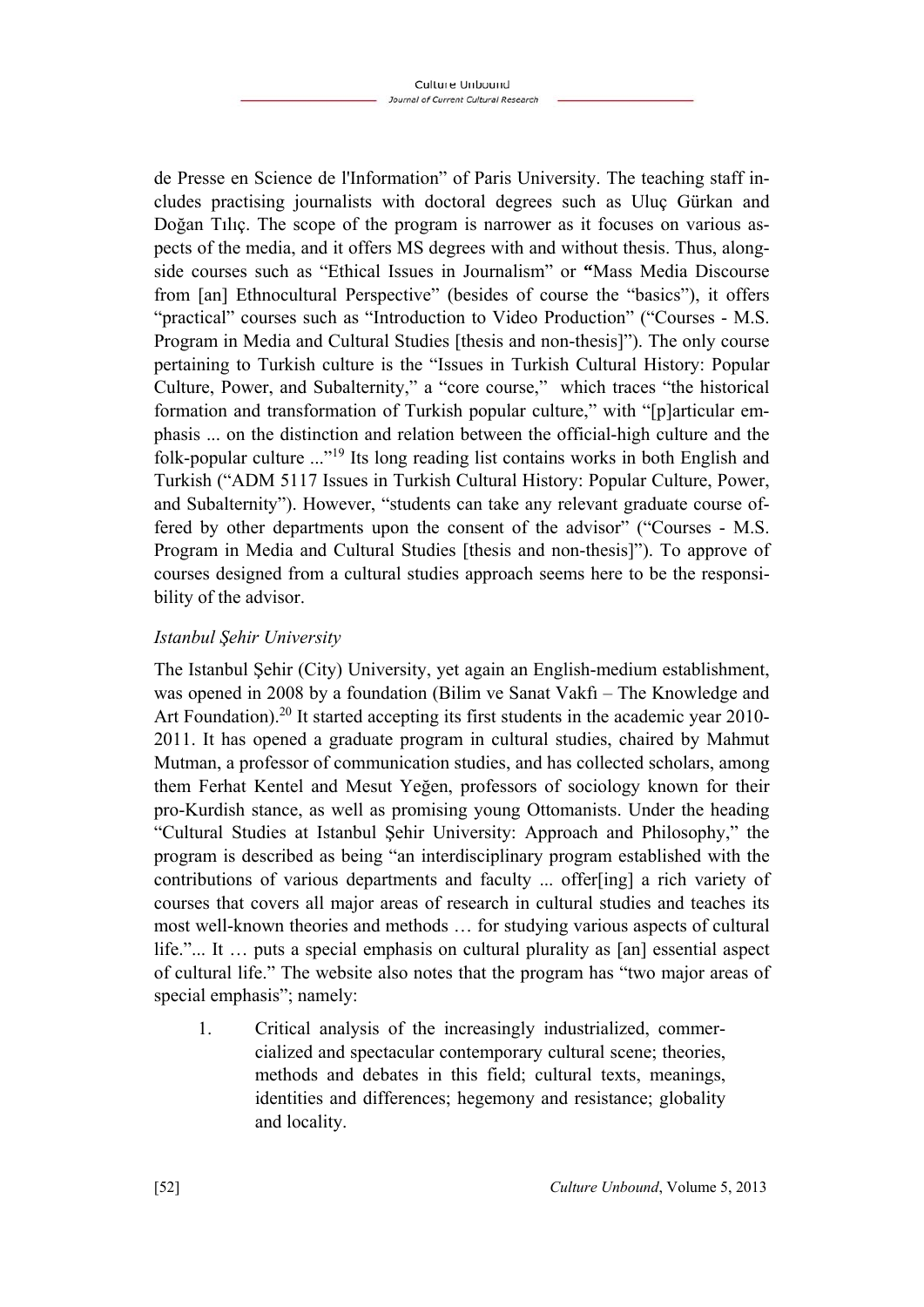2. Modern Ottoman-Turkish cultural history, especially a critical and analytic grasp of Turkish cultural modernity; Orientalism and Westernism; nation-state, political culture and social and ideological movements; a dynamic and pluralist approach to various modern cultural histories of literature, cinema, music, visual arts, media, popular culture, religion, ethnicity and everyday life. ("Cultural Studies: What does it Study and How?")

Besides the basic courses, and such "international" courses as "Gender Theory" and **"**Globality, Culture and Identity," the program offers many courses focused on Turkish as well as Ottoman culture: **"**Istanbul in Ottoman Texts," "Comparative Analysis of the 19<sup>th</sup> Century Armenian and Turkish Literatures," "Modern Ottoman-Turkish Literary and Cultural History," "Aesthetics and Gender in Ottoman Culture," "Crises of Masculinity and the 20<sup>th</sup> Century Novel," "Empire, Colonialism and Orientalism in Modern Turkish Literature," "Identity, Culture and Ethnicity in Turkey," "Late Ottoman Intellectual History," "Narrative and Narrativity in the Ottoman Empire," "Religion and Politics in Turkey," and "Mass Media and Power in Turkey." Especially noteworthy is the course "Modern Turkish Political Thought," which discusses thinkers of the right, from the late Ottoman era up to the current period, usually ignored or categorically disregarded by leftist-oriented academics and intellectuals.<sup>21</sup>

Among the programs, this one appears to be the most geared to the local scene without neglecting the prevalent (international/Western) "theories, methods and debates in this field," though of course one must wait to see how it fares over time.

"As this essay is being written (June 2003), none of the … programs have produced any graduates. … So any evaluation of these programs is premature," Pultar and Kırtunç wrote (Pultar & Kırtunç 2004). Today, this can be relevant for the Şehir program only; sad to say, the four programs established earlier, including the Sabancı graduate program that appears to have been the most productive, have yet to make an impact nationwide. Perhaps one needs to wait for the opening of doctoral programs and their output for these cultural studies programs to acquire clout outside of the confines of the English-medium academia in the country.22

# **Problems Facing Cultural Studies in Turkey**

With an active association regularly organizing biannual conferences and more; a(n other) biannual conference already become traditional organized by a major state university; graduate programs at four universities churning out each year new would-be scholars in the field, another newly-opened graduate program that has started instruction, and a journal devoted to the field that has been launched (whatever its ultimate fate is to be), cultural studies in Turkey appears to be "all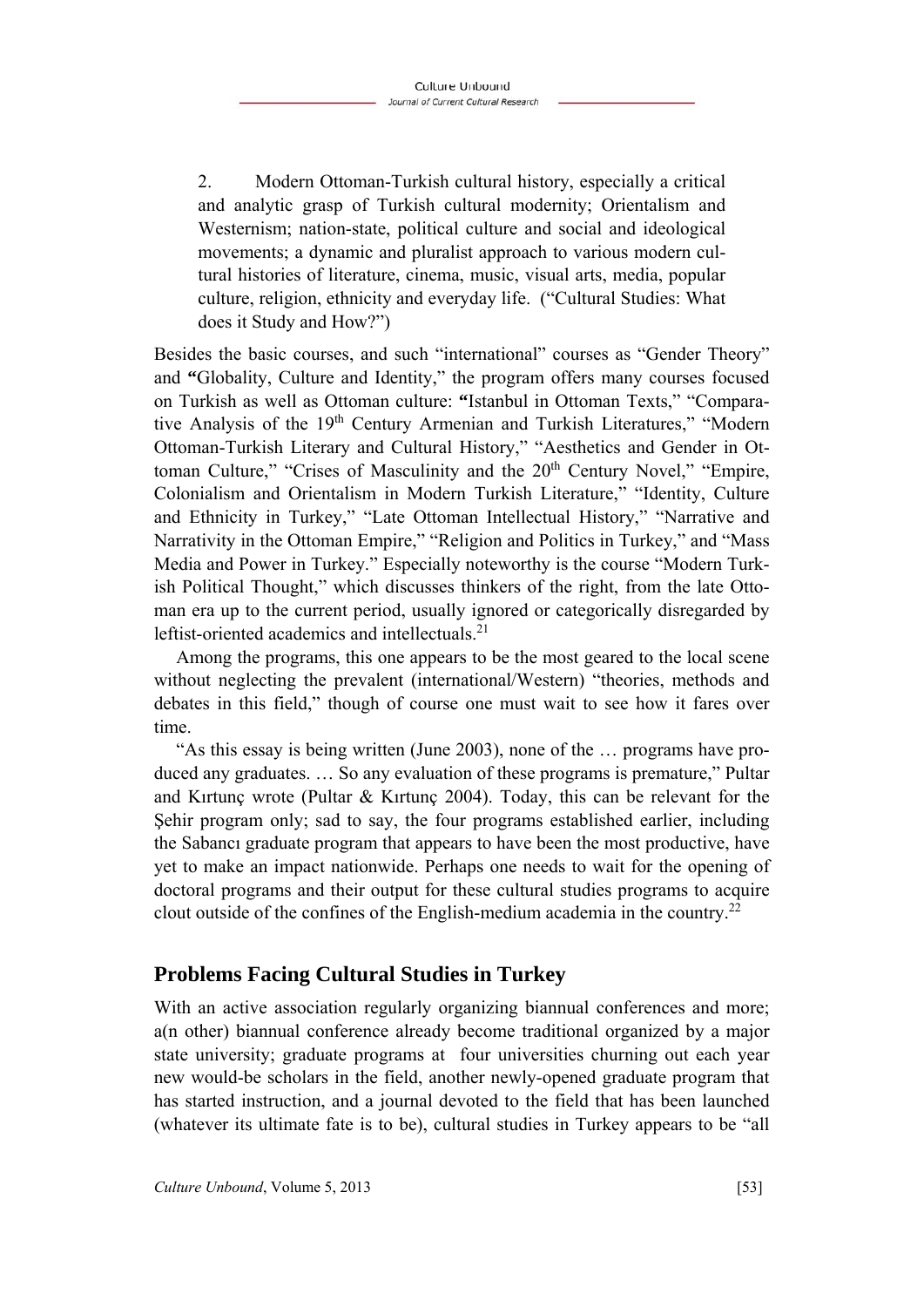set," as the American colloquialism has it. In fact, the truth is far different, and cultural studies in Turkey is facing a number of problems that are summarized below.

Of course, cultural studies is currently faced with problems everywhere it is taught and practiced, as was quite apparent from the many papers from European scholars at the June 2011 ACSIS conference in Norrköping. I try below to highlight those that are particular to Turkey, that arise from the characteristics of Turkish society. As will be seen, some of these problems are intertwined. Some are important, some are less so (and may even be considered purely formalistic, while some may be seen as afflicting social sciences and the humanities in general), but together they hinder the development of a much-needed perspective that only cultural studies can provide. I list seven which I believe need to be debated upon, even if no solution is found for them in the short term. These may be termed briefly as the lack of any "chair" in cultural studies, confusion in the terminology, the perception of the objective of cultural studies as "frightening," the mis/use of "culture" as a term, the language divide, the Turkish predicament of being both the *hegemon* and the *subaltern*, and the abundance of material.

1. *The lack of any "chair" in cultural studies*. Although five universities carrying weight in different ways in Turkish academia have opened the said programs, there is at present no "chair" in cultural studies. Academic promotion in Turkey runs thus: universities hire Ph.D.s and will confer on them the title of "assistant professor" at their own discretion. However, to become an "associate professor" (*doçent* in Turkish, from the German *Dozent*) a Ph.D., whether employed or not, is required to pass a state examination after a certain period of time following the reception of his/her doctoral degree.<sup>23</sup> "Cultural studies" does not figure among the disciplines in which this examination may be entered. Governed by rigid hierarchization and departmentalization, Turkish academia is wary of theoretical hybridity, and refuses to acknowledge work that is cross/trans/interdisciplinary. Those teaching cultural studies courses, whether in the abovementioned departments/programs or in other departments/programs, pursue their formal careers in those disciplines that are recognized (i. e. sociology, anthropology, literatures in different languages, etc.). They would have adopted the cultural turn / acquired a cultural studies approach during the course of this career; nevertheless it is the demands of that career that take precedence at all times. Cultural studies is either neglected or altogether abandoned. A case in point is the example of the above-mentioned Raw who was one of the first ever instructors in cultural studies in Turkey: by his own confession, he turned to film studies and adaptation studies when the British Council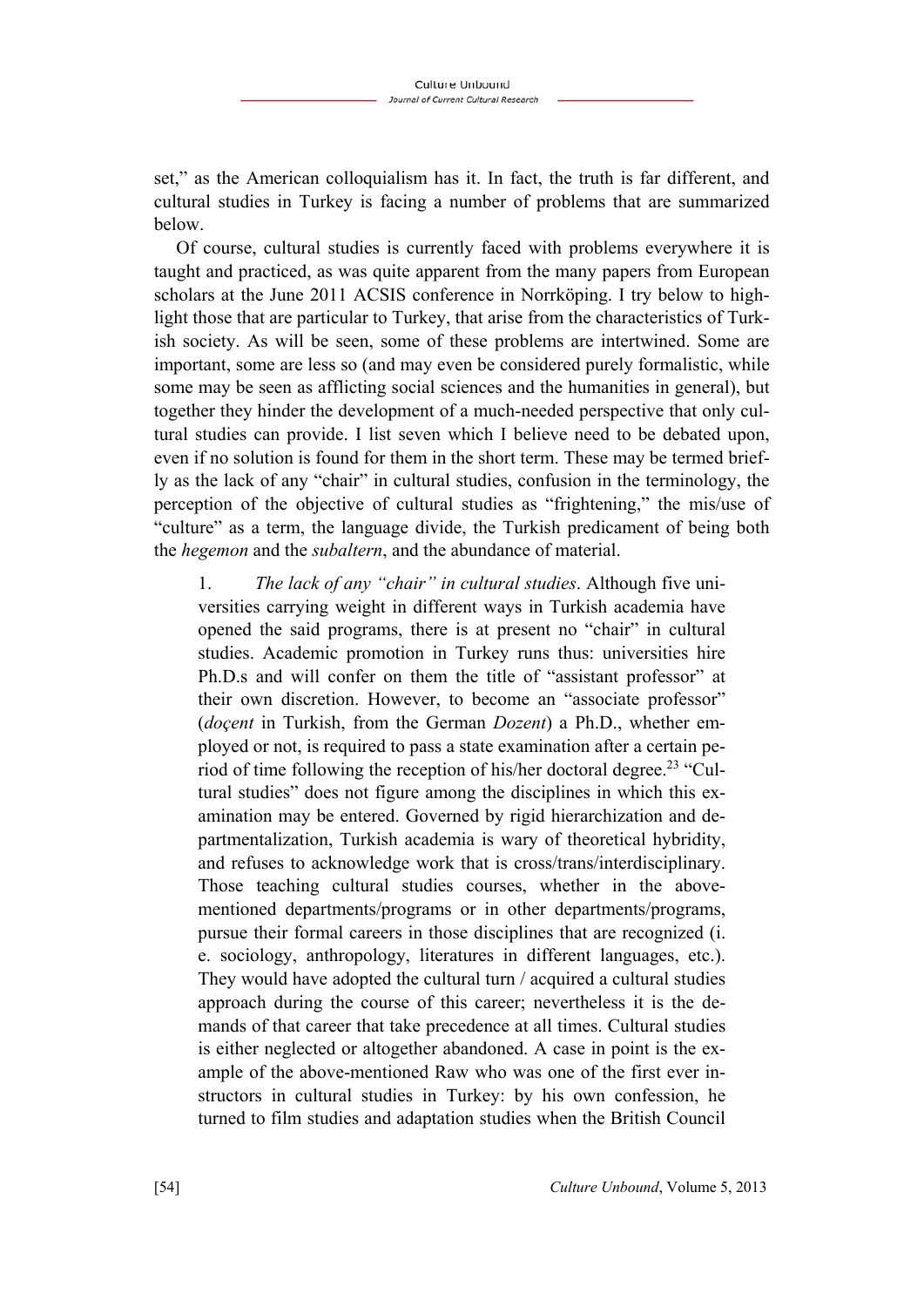ended its cultural studies courses (e-mail message to author, 26 August  $2011$ ).<sup>24</sup>

2. *Confusion in the terminology*. There is moreover the issue of terminology: "cultural studies" is translated into Turkish in various ways. From the beginning KAD adopted *kültür araştırmaları*, a noun phrase formed according to long-established Turkish language rules; the five universities employ the adjective *kültürel* where the suffix -*el* is for Geoffrey Lewis (1920-2008) an imitation of the French *culturel* (2009: 124) which apparently sounds more "Western." For *studies*, in opposition to KAD's *araştırmalar(ı)*, Sabancı, Boğaziçi, METU and Şehir employ *çalışmalar*, while Bilgi uses *incelemeler*. These words all mean "studies" and are alternately used at all times, with, however, *araştırmalar* first of all meaning *researches*, *çalışmalar* first of all meaning *works*, and *incelemeler* first of all meaning *examinations*. 25 This situation creates a cacophony of a sort, as no one central fulcrum can be established. Boğaziçi University and METU each offer degrees in one aspect of cultural studies, and the other four (KAD and Bilgi, Sabancı and Şehir universities) are apparently doing different things, neither one wishing to seem to defer to any of the other(s).

3. *The "frightening" objective of cultural studies*. On a more intricate level, it is the objective proper of cultural studies which frightens laymen and officials alike. As is known, just like with women's studies, the aim of the discipline of cultural studies is not merely to do scholarship but to reach the community, as cultural studies also inheres political criticism and activism. In other words, the work done should ideally be directed towards a political project, towards an improvement of the power relations that are taken up, questioned and more often than not decried. The "overt political engagement" of cultural studies (Schneider 2002), is near to impossible in Turkey, as such a stance is immediately seized upon as anarchism or extremism. Academics in Turkey have generally been "expected to stay out of politics," as Schneider puts it, or else leave academia to pursue directly a political career.

4. *The mis/use of "culture" as a term*. There are also problems with deeper ramifications. One has to do with the term *culture* itself. The word is disquieting because ideologues of various hues in the country have been and still are presenting as "culture" much material that is purely political. Consequently, the man in the street tends to consider the concept of culture as heralding subversive agendas, of being a veiled synonym e.g. for separatism, or for some other obnoxious topic. The layman's attitude finds itself reflected in gatekeepers' be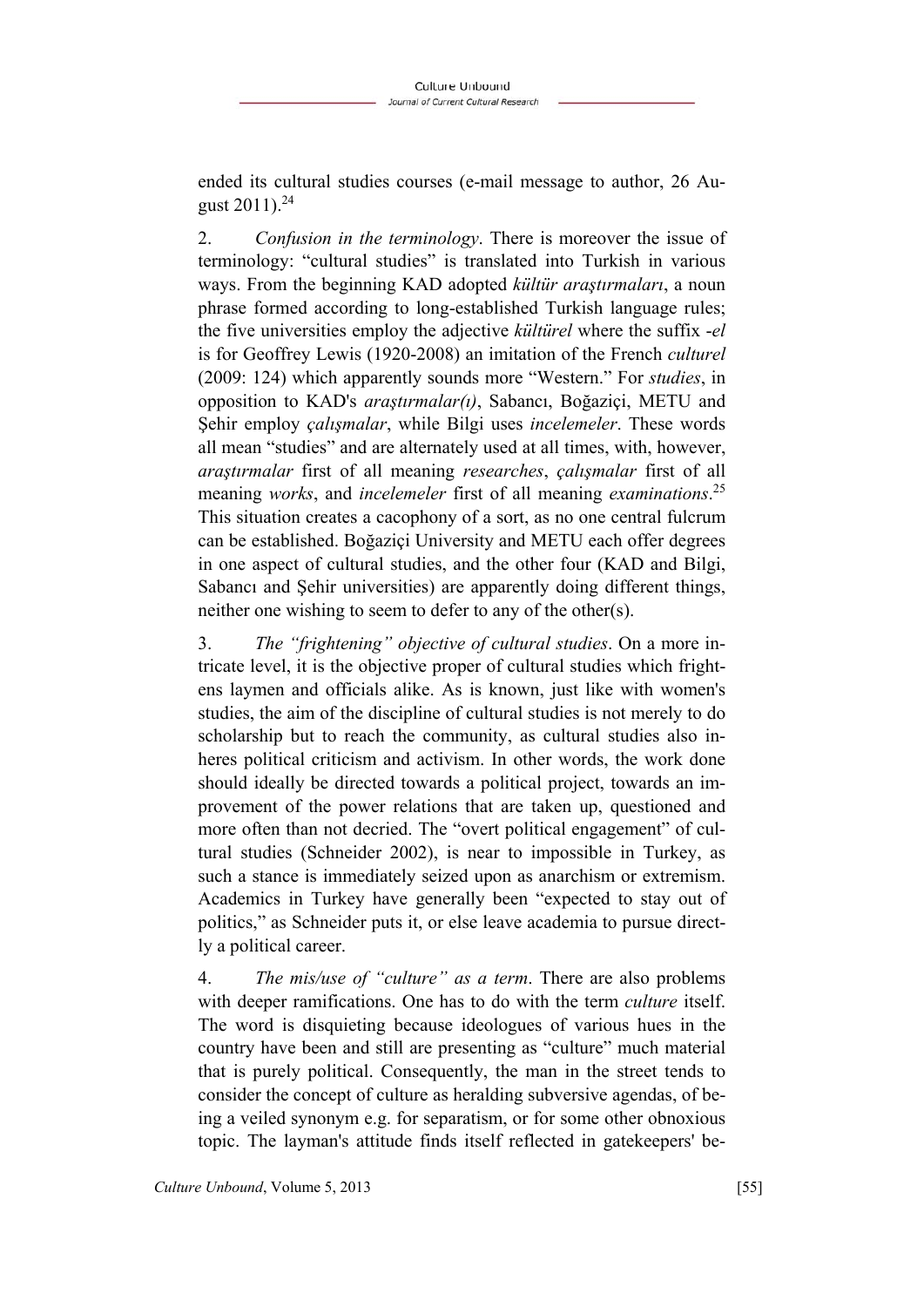havior when e.g. allocating funds, deciding on the publication of texts or allowing for the organization of conferences.

The association (KAD) is faced with additional problems. Ever since the military regime instaured after the September 12, 1980 coup closed down all associations, declaring them breeding grounds for terrorism and thus "harmful" to society, the average citizen has been steering clear of all of them. New ones were later allowed to be established, and today, in 2012, there are over 85 000 associations (*dernek*s) in the country according to the information given by the Ministry of Interior Affairs ("Türkiye'de Dernek Sayısı 85 bin'i Buldu" [The Number of Associations Has Reached 85 thousand]), but career-oriented academics have been sharing the sensitivity of the man in the street, and, unless it directly profits their advancement,  $26$  shying away if they can help it from any involvement with organizations. The AKP regime, which has imprisoned during its decade in power a horrifyingly vast number of authors, journalists, scholars, and intellectuals for having criticized it, has accused each one of them with having "ganged up" with would-be coup makers. This attitude of the government, especially its interpretation of "gangs", has only served to exacerbate the already existent phobia concerning involvement with organizations.27

5. *The language divide*. Cultural studies in Turkey is characterized by a phenomenon: there is a pronounced "divorce" between "Anglophone" Turkish scholars and "merely Turcophone" ones. Westerneducated Turkish scholars teaching (cultural studies or any other West-based discipline) in English-language media universities mostly dwell in a world of their own, and have no time or interest in anything published in their subjects of specialization in Turkish, especially as some of these publications lack a theoretical framework and are "wanting" in APA or MLA rules.<sup>28</sup> The disdain appears reciprocal, as scholars whose professional formation is basically turcology (which embodies various branches of Turkish studies), and who publish in Turkish only, tend to consider the authors of publications in English, whose formation is usually *not* related to Turkish studies, mostly illequipped to tackle such subjects. They consider moreover the publications themselves, when they are able to read them, as more often than not demonizing Turks and Turkey.<sup>29</sup> As long as there is this rift, which perhaps for some is as much a divide in academic background and ideological commitment as it is linguistic, cultural studies in Turkey cannot develop adequately. I believe this is the most important hurdle cultural studies of Turkey needs to overcome.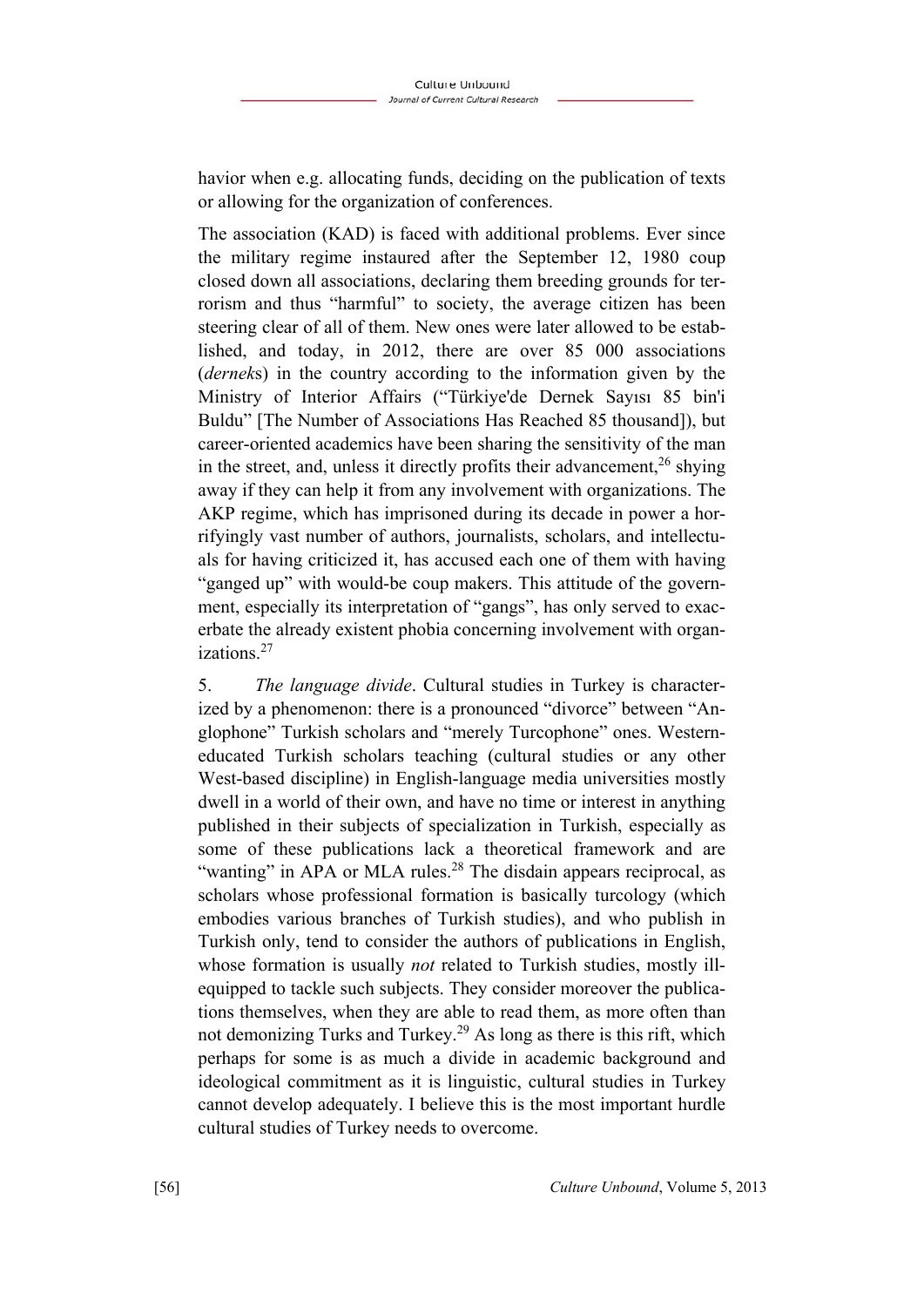My experience while teaching at METU, Bilkent, Boğaziçi and Bahçeşehir universities (all of them English-medium) respectively, between 1982 and 2012, has time and again shown me that the "Anglophones" will mostly look down on work done in Turkish, as they look down on Turkish codes of dress or behavior that are alien to the Western *Weltanschauung* with which they are imbued<sup>30</sup> but also because the texts are uninformed of the theories of Western luminaries. But even more importantly, because the work in Turkish (whatever its intrinsic merit) has not received the stamp of approval, the recognition and legitimization of the West. By extrapolation, any cultural studies work written in Turkish is vested with the same stigma – and ignored, or downplayed as negligible. There is the danger, however, that the stigma attached to work done in Turkish and published in Turkey may eventually act as a deterrent to original cultural studies work that is in its infancy but has the potential to engender novel theories pertinent to the Turkish situation.

It is *only work that has obtained its titre de noblesse* by being published in English, in the West, which acquires validity in Turkey, for example in a Turkish translation, which is then regarded much more highly than any original publication in the Turkish language; although, to be "palatable" to the Western publisher, the text probably had to be adjusted, and is not any more part of the Turkish narrative, or is a mere one-sided view of it. For example one can easily get published in the West writing about Turks oppressing Kurds but one wouldn't easily get published writing about Kurds in Northern Iraq oppressing the Turks in the region, the Turkmens.

6. One issue that is not given due importance is *the Turkish predicament of being both the hegemon and the subaltern*. Depending on their political stance, scholars will adopt either one or the other view, but that is seldom the whole picture, so something is always missing, and the work ends up being not totally satisfactory. For example, had the Turkish parliament not vetoed it, what would have the Turkish army's entry into Iraq in March 2003 signified? Turks' return to the land that was theirs for over five centuries which the British unscrupulously accaparated from them during World War I, or, as the Bush administration expected, their attending to the US army as minions?

Those Turkish scholars writing in English see Turkey as a Third World country and treat its society as such in their studies – and/or, additionally agree with their Western or Western-oriented colleagues who acknowledge Turks as hegemons only to denigrate them as having been, and in certain instances still being, brutish despots. On the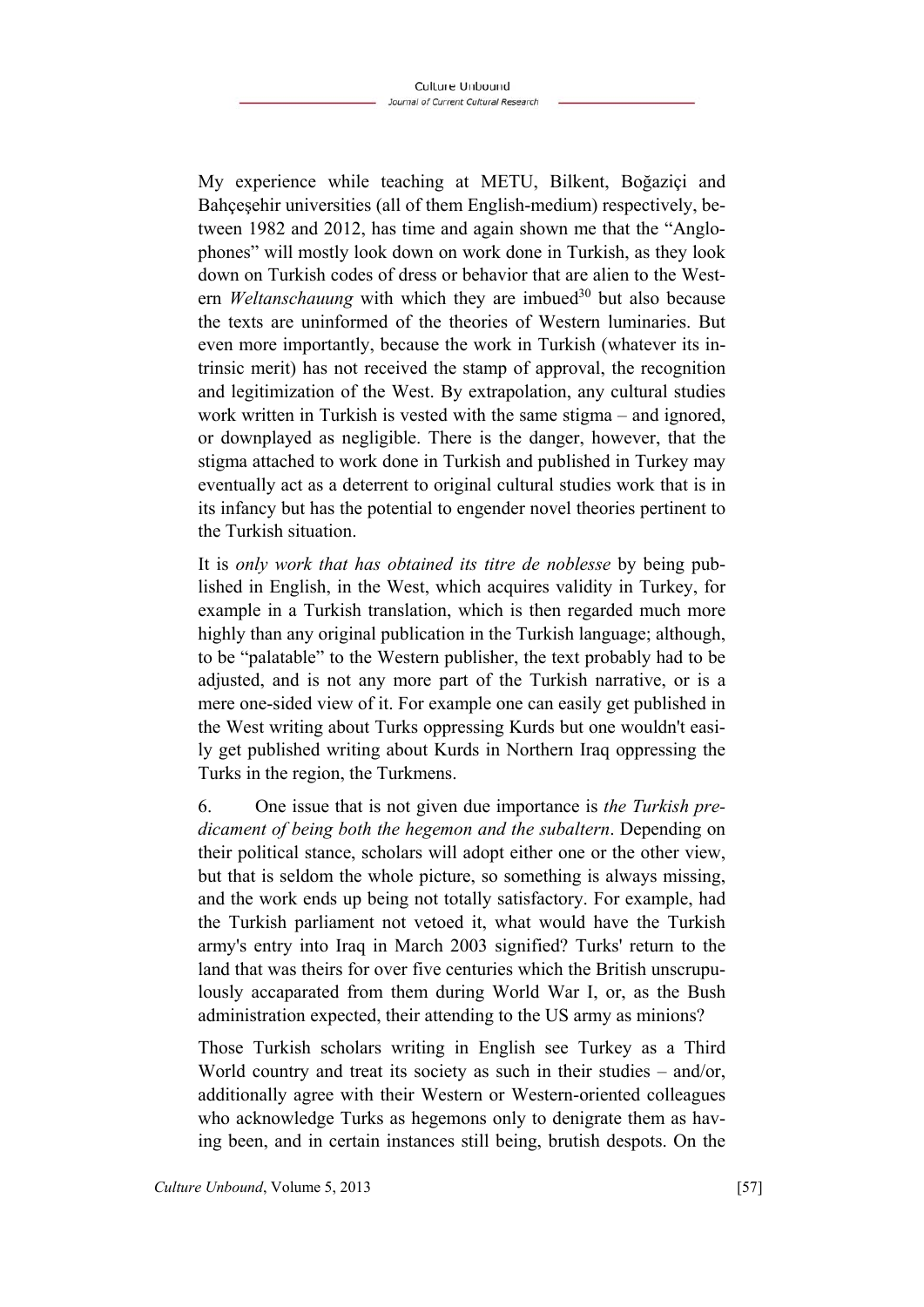other hand, those writing in Turkish start from the premise of the "glorious past" – of not only the six centuries of the Ottoman Empire, but also that of an *ethnos* that goes as far back as the times of the "Golden Man" of the fourth century  $BC<sub>31</sub><sup>31</sup>$  if not much earlier.<sup>32</sup> Both attitudes may be justified in different cases, but the existing dichotomy is detrimental to the development of cultural studies in Turkey. Because of the confusion it generates, a master paradigm cannot be developed.

7. *The abundance of material*. As cultural studies as a matter of principle sets no boundaries, the tacit understanding is that any scholar (provided s/he is academically adequately "equipped") can do cultural studies work on any topic. The cultural studies scholar, whether a Turk or a foreigner, who would like to do work on any topic related to Turks and Turkey finds him/herself confronted with an abundance of material. This state of affairs stems from four main factors of divergent nature: there is still a lot of "catching up" to do; there is still a lot of untapped material; the population of Turkey includes very many ethnic groups; and there are very many peoples who are Turks. While this wealth offers a myriad of opportunities, it also seems at times to act as deterrent. The first two tend to hinder with their call for immediacy, and the last two bewilder almost with their multitude.

First of all, Turkey, a latecomer to industrialization, has still got catching up to do in many areas, including scholarship, long before the questioning stance of cultural studies can be brought in. Just to give an example, one cannot start work on criticizing museums (questioning their particular display of material, etc. and the motives behind that selection) when studies on how museums should be organized have not been fully developed first. This is so in many fields.

Secondly, there is a lot of material that has remained untapped that needs to be seen to – descriptively, to start with. So, many scholars who could be doing cultural studies are led to and distracted by this body that needs to be handled initially in a traditional manner. For example, Ottoman-bashing – started in the nineteenth century with Western powers calling the Ottoman Empire "the sick man of Europe," a labeling the founders of its successor state, the Republic of Turkey, espoused in order to justify then consolidate their endeavor – continued for a very long time, and it is only in the last quarter of the twentieth century that the Ottoman era has started to attract genuine interest and be examined dispassionately.33

Parenthetically, perhaps such a "moratorium" is normal after the demise of any empire, but this particular one had a lot to do with the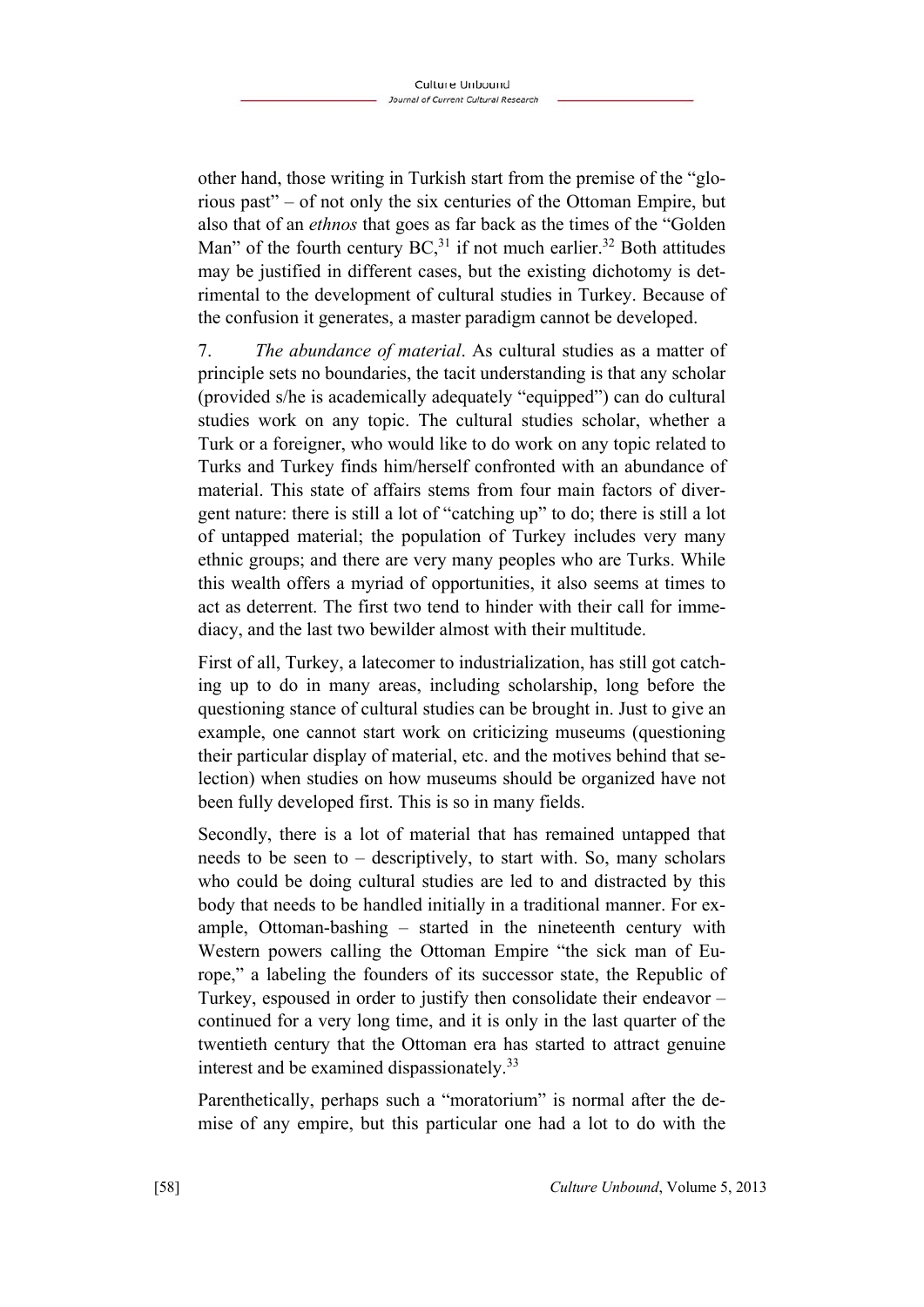brainwashing the generations of Western-educated Turks underwent. In a way, for those Turks who were adults in the 1990s and beyond, it was most salutary, if I may so put it, to see the Saddam-bashing of the 1990s (culminating with the acts committed during the war in Iraq that started in 2003), and the Kaddafi-bashing of the 2010s: they were able to see for themselves how Western (neo-)imperialism works and visualize how Ottoman-bashing must have taken place. (I have of course in mind the Western-educated Turkish intellectuals abreast of the development of historiography in the West; classical Turkish historywriting glorifying the "Sultanate," with perhaps even an antirepublican undercurrent, has always existed.) It must be said that in this respect a formidable task, and a cultural studies one at that, awaits the scholar of Ottoman studies and of Turkish studies in general, whether s/he be a Turk or not: as William du Bois (1868-1963) pointed to the *double-consciousness* of the Black in the United States, so must the scholar of Ottoman and/or Turkish studies, alongside pursuing his/her own travails, muster such a double-consciousness in order to revisit and if necessary revise the clichéd image of the Turk in Western and Western-influenced discourse.

Thirdly, the abundance of material stems also from the fact that the Ottoman State was a poly-cultural society. The residue is still to be found within the confines of Turkey. Albanians, Arabs, Armenians, Bosnians, Bulgars, Circassians, Georgians, Greeks, Kurds, Jews, Laz, Pomaks, Roma, Syriacs, Zazas are only some of the ethnic groups which compose the population of Turkey besides the ethnic Turks. The latter themselves are more composite than may be imagined at first: there are not only the descendants of the Ottoman Turks, whose generations have been native to the land for more than seven centuries now, but also those Turks from other lands: not only those who "stayed behind" in the former territories of the Ottoman Empire in the Balkans and the Middle East, but also the Crimean Turks (also known as Crimean Tatars), the Kazanlıs (also known as Volga Tatars), the Azeris (of both Iran and Azerbaijan), the Kazakhs, the Kirghiz, the Turkmens, and the like – those whom the English language distinguishes as *Turkic* as opposed to *Turkish* but who share the same cultural heritage. Many of these migrated to Turkey in or after 1917 if not before.

It is a fact also – and that is the fourth element constituting the abundance of material – that the demise of the Soviet Union at the end of 1991 has brought to the fore the cultural and ethnic ties that bind the Turkic peoples, as they are thus labeled, and the Turks of Turkey, in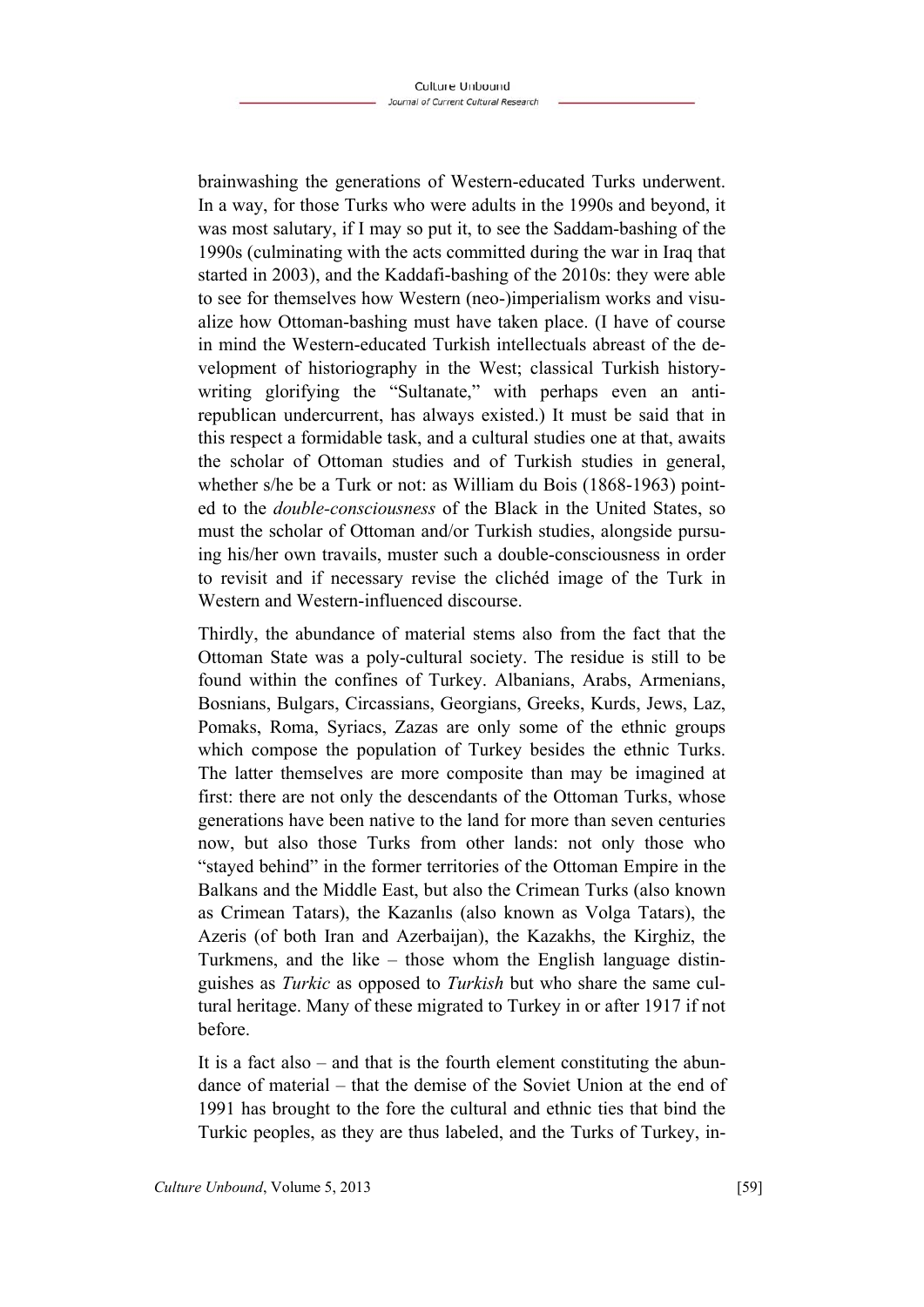troducing at once compelling issues of nation-building and renegotiation of identity. Azerbaijan in the Caucasus; and Kazakhstan, Kirghyzstan, Turkmenistan, and Uzbekistan in Central Asia, made nominal republics by the Soviet regime, are now independent nation-states. Turks of Turkey share a common culture with them: the mythology, epics and classical works of literature are common, and so is a history going back to ancient times. The present cultural tribulations of these "new" nation-states, zigzagging between a post-Soviet rejection of Russian culture, the still "dominant" culture as Raymond Williams would put it, and a just as poignant retention of it, and the simultaneous hesitant return to and re-espousal of Turco-Muslim culture, that is just as emergent as it is even more residual, perforce fall within the area of interest of Turkish cultural studies.

# **Conclusion**

Cultural studies started in Turkey in the 1990s as a soft colonial project on the part of the UK couched as British Council activities. It was utilized in turn by the USA operating through its USIS office (since then become the office of the Cultural Counsellor of the US Embassy), especially through the annual American studies conferences it organized in "collaboration" with ASAT (whose foundation it had instigated), not only as a function of its propaganda machine, but also for its ulterior motives: the writer of these lines remembers many an American studies conference wrap-up session during the 1990s where suddenly the "Kurdish issue" flared up, seemingly out of nowhere, without even the aid of "transitional" terms indicating a comparison could be made with such and such American issue. (With the demise of the Soviet Union, the attention proferred on Turkish scholars waned almost abruptly in favor of "East European" and other post-Soviet colleagues, and Turkish Anglicists and Americanists, feeling left stranded, now reminisce on the largesse and consideration they used to receive in different ways from the British Council and the USIS.)

Reclaimed soon enough by Turkish scholars themselves, cultural studies developed over the years in Turkey, but encounters today a number of problems it needs to cope with if it is to develop further. Humanities and social sciences have been undervalued for long in a society that is trying to catch up on the Industrial Revolution. So, an offshoot such as cultural studies naturally also possesses a low status. Grants and funds easily available for "science" subjects are inexistent for humanities and social sciences, and consequently for cultural studies. However, the case of cultural studies presents a graver matter. Whether cultural studies is and should remain merely an approach or whether it is and should be a fullfledged academic discipline is an ongoing debate even in those Western centers where it first saw the light. Be that as it may, it is a fact that in Turkey an academ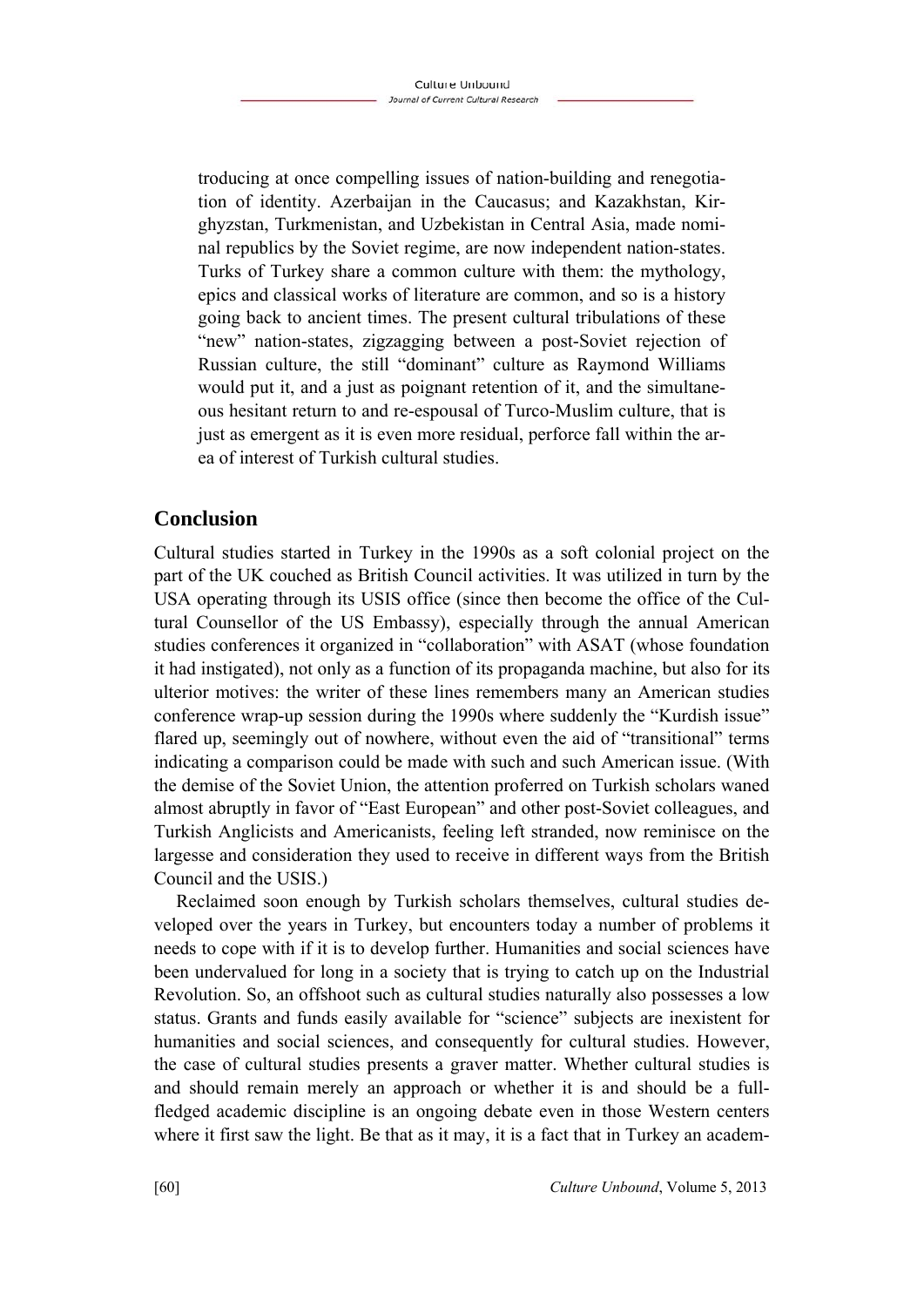ic cannot pursue a career in cultural studies. Attracted at first by the intellectual challenge it offers, many bright young men and women soon seek fame and glory elsewhere, and they cannot be blamed. Turkish society rests on *power*, not *achievement*, and pays great importance to hierarchy and titles. The Ottomans, from whom evolved present Turkish society never instituted hereditary titles; titles – of whatever character – need to be earned, and quickly, during one's own lifetime. Thus all academics doing what would be defined as cultural studies make sure their work also suits the (mostly rigid) requirements of other, well-defined disciplines – which is more often than not the loss of cultural studies. As Schneider points out, even students themselves "show little inclination to take a course of study that, to their eyes, does not lead to a career" (2002).

Moreover, cultural studies in Turkey possesses a heterogeneous character. One reason seems to be that it seems to follow a two-track path, as an apparently insurmountable rift exists between those practitioners of it doing academic work in English, and those doing academic work in Turkish. The two "sectors" are to a great extent non-cognizant of each other's work, so there is no adding up, no accumulation of scholarship. KAD was born out of the necessity of doing cultural studies in one's mother tongue, of examining everyday life in the everyday language of Turkey, $34$  and of coining terms that were until then inexistent. Yet those academics teaching in English-medium universities have been shunning it for the very same reason.<sup>35</sup> Turkish seems the "vulgar" language as opposed to their "Latin." Also, because their abstraction has been in English, they find it bothersome to have to translate or to coin new terms. Furthermore, those teaching in English-medium universities need to continue to do work i. e. to publish in English, as in order to be promoted in their universities they need to be figured in journals indexed in the United States.<sup>36</sup> Which automatically prevents any accumulation of knowledge and scholarship in cultural studies in Turkey.<sup>37</sup> This covert neo-colonization of the Western-educated mind is overlooked in the current discourse on globalization, and the implementation of such projects as the Erasmus program which assumes that all instruction under the sun may somehow be conducted in English.<sup>38</sup>

One practical result is that those scholars who may not know English never have the benefit of the scholarship in English on their subjects, thus never become truly cognizant of the "cultural turn" and continue their production of theory-free  $work<sup>39</sup> - for which there is more than abundant untapped material, as mentioned$ above. Yet the bulk of material that is the subject matter of potential cultural studies work is in their possession, so to speak. Most Western-educated academics teaching cultural studies in the English-medium universities where such programs exist are not graduates of Turkish history or literature or related subjects (as may be easily seen from a survey of the faculty lists of the programs I discussed above).40 They only bring the method, and the theoretical framework serving as basis for their work. But again, this framework is founded on Western theoreti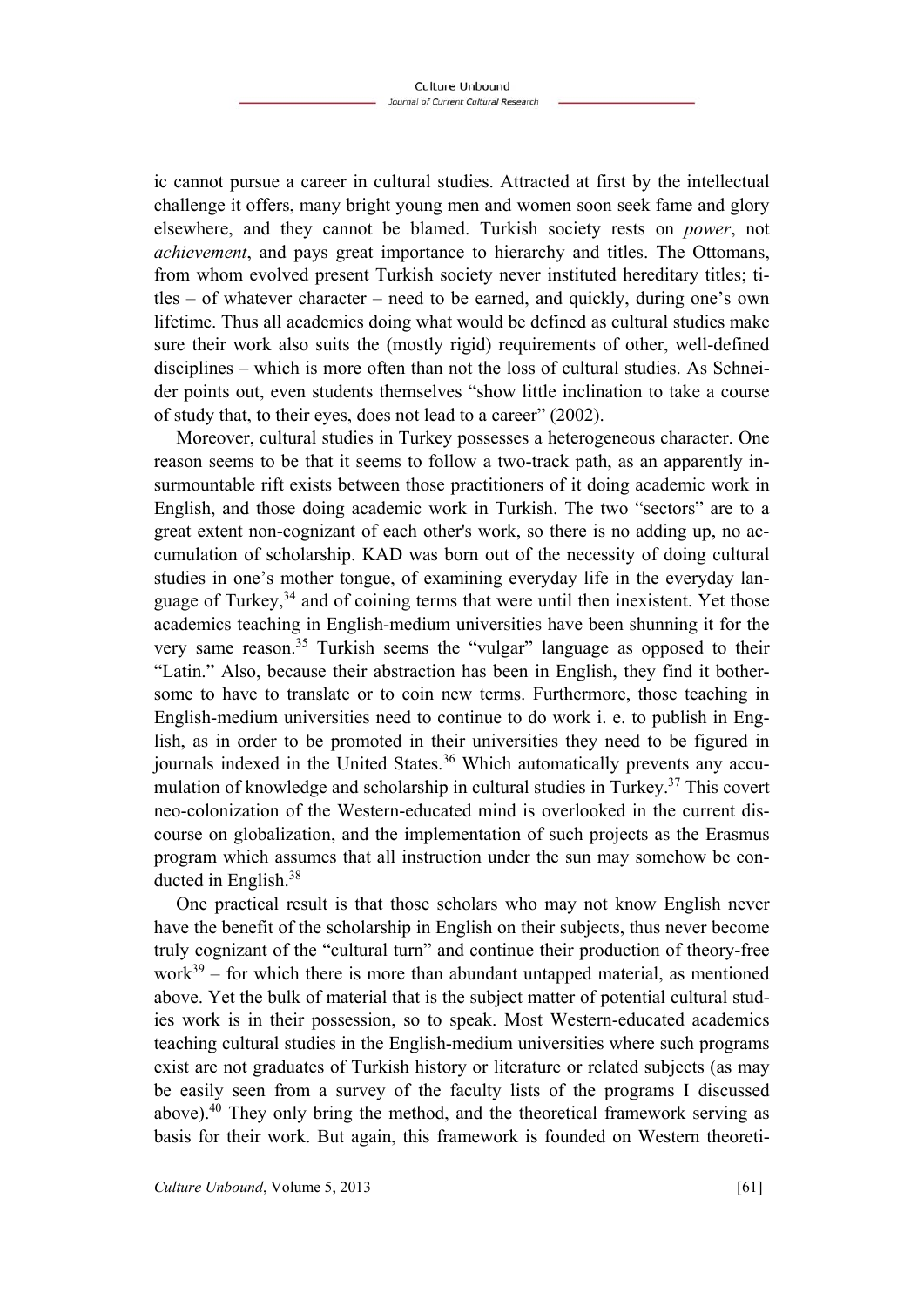cians' ideas, and what they propound is not always relevant to the Turkish situation (see Pultar 2005 for a treatment of this and related issues).<sup>41</sup> So somehow the material and the methodology cannot be brought together and no novel formulation, no new theorization is able to emerge from cultural studies in the country.<sup>42</sup>

Yet a more important point is that these ideas do not emanate from within. There is as yet no cultural studies textbook in Turkish, nor perhaps is there any need for one. The five universities where it would/could be used as a regular student textbook are all English-medium universities which stress the interdisciplinay nature of cultural studies and the need for the students to acquire a critical, questioning stance. When one surveys their curricula, one sees that their main concern is, as Pultar and Kırtunç indicated, "training the students in the theories of the major figures of Anglo-centric cultural studies (with that of the ubiquitous French as part of its corpus) to allow them to 'perform,' namely, do research, teach, participate in the international academic arena, as masterfully as all other international scholars" (Pultar & Kırtunc 2004), rather than having as their primary aim forging Turkish cultural studies / cultural studies of Turkey. One cannot but sense in this stance a whiff of neo-colonization – in which all of us Westeducated non-Western intellectuals find ourselves in, whether we like it or not, or are aware of it or not – that translates in action into unconscious neo-colonialism.

Yet as one does work in cultural studies in Turkey, one realizes how imperative it is to generate new, original theory and methodology. What emerges in the West does not address the same issues and predicaments: Turkish society is not as "industrialized" as Western societies; so, statistically speaking, media and the culture industry have not reached the proportions at which Western theory would bring elucidation. Post-colonial theory, broadly speaking developed mainly by non-Western scholars from former British and other European colonies or ethnics within the United States, constitutes too much of a response to Anglo-Euro hegemony to address Turkish society's Janus-faced position of being both a hegemon itself and a victim of Anglo-Euro neo-imperialism.

In the meantime Turkish society is changing fast. It is changing fast in the twenty-first century and requires analysts and theoreticians to make sense of the transformation, at a time when, it may be argued, the radical alterations brought about by the Kemalist revolution and the establishment of the Republic in the twentieth century have not yet been sufficiently analyzed and put into perspective. The necessity of shedding long-standing familiar stances, however cozy these may be, of moving beyond titles and labels, and doing substantial cultural studies in Turkey remains an acute issue.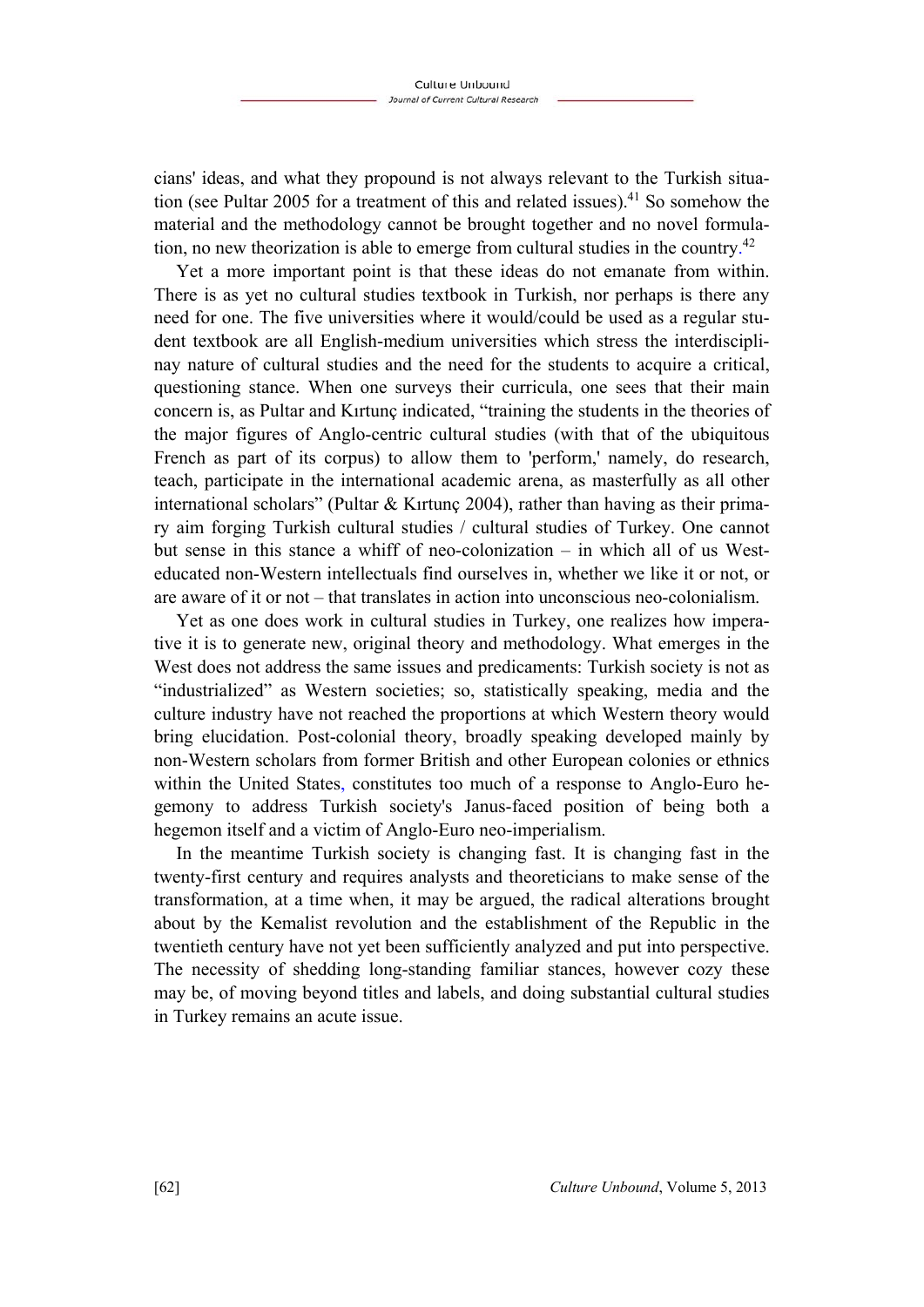**Gönül Pultar** is the founding president of the Cultural Studies Association of Turkey. She has taught at Bilkent University and METU, and was a fellow at Harvard University. She has held various positions at ASA, IASA, MLA, and MESEA, and was the Vice-president of ASAT. Her area of specialization is the twentieth-century Western novel, especially the American ethnic novel. She was the founding editor of *Journal of American Studies of Turkey*. Her published works, in both English and Turkish, include, besides many essays, the monograph *Technique and Tradition in Samuel Beckett's Trilogy of Novels* (1996); and various collections of essays, among them *On the Road to Baghdad or Traveling Biculturalism: Theorizing a Bicultural Approach to Contemporary World Fiction*  (2005), and *Imagined Identities: Identity Formation in the Age of Globalization* (fall 2013). She is also the author of the short story "Leda and the Swan" (2001), and of two novels in Turkish. E-mail:  $gputar@kulturad.org$ 

## **Notes**

- 1. One of the students, Derviş Zaimağaoğlu, received one of these and completed his MA degree in Warwick (Raw, e-mail message to author, 26 August 2011). Cyprus-born Boğaziçi University graduate Zaimağaoğlu would go on to become, as "Derviş Zaim," a well-known director, with such award-winning feature films as *Tabutta Rövaşata* (*Somersault in a Coffin*, 1996), *Filler ve Çimen* (*Elephants and Grass*, 2000) and *Gölgeler ve Suretler* (*Shadows and Faces*, 2010). He would also co-direct with Greek Cypriot Panicos Chrysantou the documentary *Parallel Trips* (2004) "in which the two directors, from opposite sides of the divided island of Cyprus, recorded the human dramas that unfolded during the war of 1974 and the legacy that remains today" ("Derviş Zaim"). For an interview Raw conducted with his former student, see in his *Exploring Turkish Cultures* (2011) the chapter entitled "Derviş Zaim: 'To Return to the Past Means Embarking on a New Journey'."<br>
<sup>2.</sup> This is what American studies is formally called in Turkey.<br>
<sup>3.</sup> Raw remarks that the English language "Teaching Centre" in Istanbul "was closed three
- 
- later, as the Turkish government objected to a British Embassy-sponsored organization challenging their language schools. Since then the Council has done absolutely nothing to promote British interests, while Cult Studs has lost a lot of its edge within UK, especially after the closing of the Birmingham Centre & the Warwick Centre" (e-mail message to the
- author, 26 August 2011). 4. Such a young scholar was Boğaziçi University graduate İrem Balkır (1965-2006) who received a doctoral degree in Cultural and Critical Studies from the University of Pittsburgh in 1993 and joined the Department of American Culture and Literature at Bilkent University in 1994. Balkır was immediately adopted by the American studies community in Ankara, made an ASAT member and elected to its executive committee. She attended and presented many papers at ASA and MELUS conferences in the USA, and also served as Acting Chair of her department from 1997 to 1999. Yet she was adamant to her dying days of *not* being an Americanist but a cultural studies scholar.<br><sup>5.</sup> Five scholars, among them the writer of these lines, presented papers on Native Americans
- and African Americans.<br><sup>6.</sup> It was organized by, besides ASAT and the Ege University Department of American
- Language and Literature, the Department of English Language and Literature of that university, with the British Council through Raw and the USIS (United States Information Service), as it was called then, through contacts the ASAT presidency had among its officials,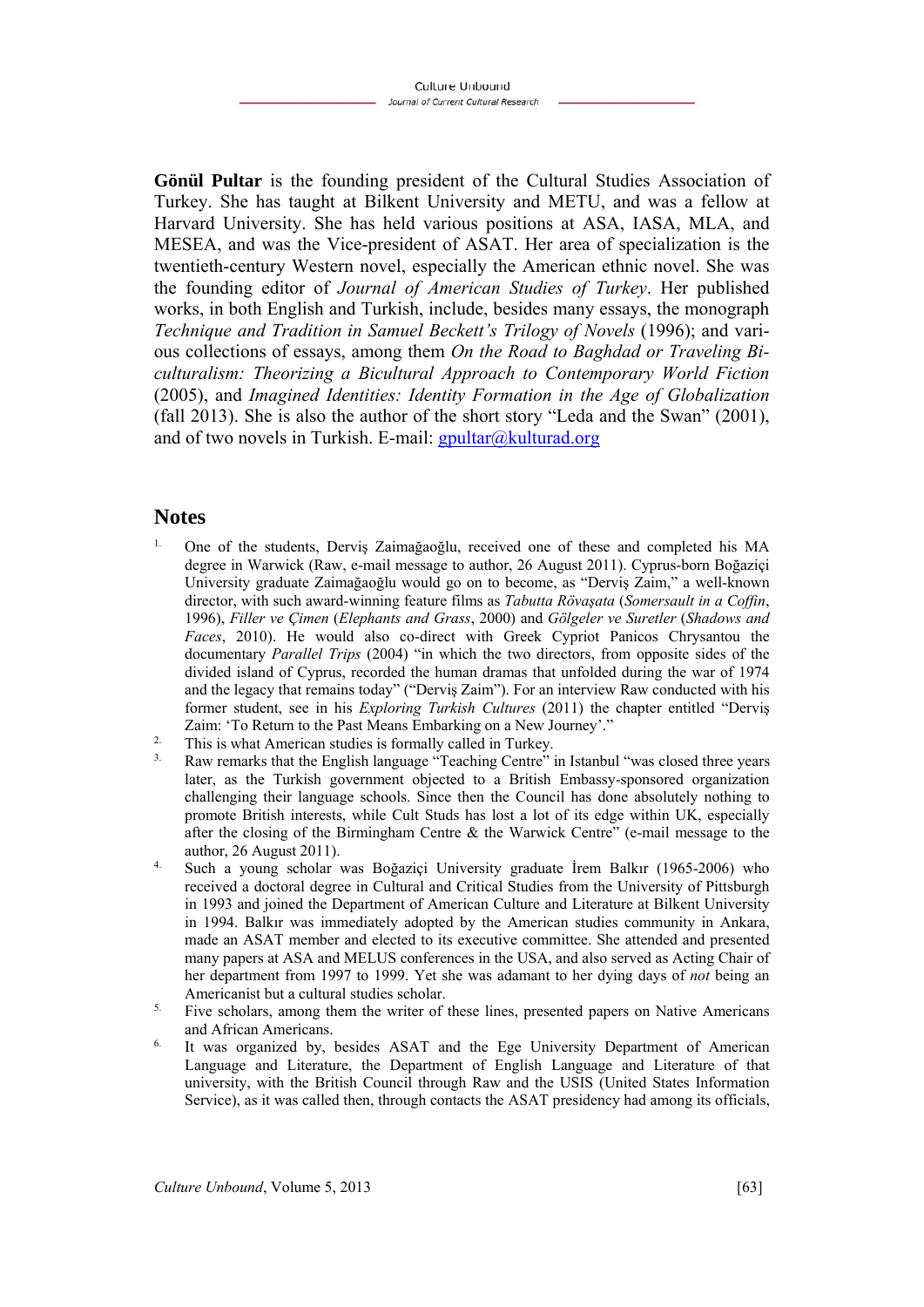acting as sponsors, funding the trips to Turkey of keynote speakers from their respective

- countries. 7. Proceedings volumes to have come out so far are *Crossing the Boundaries: Cultural Studies in the UK and US* (1997) edited by Raw, Büken and Günseli Sönmez İşçi (then Chair of the Ege University Department of English Language and Literature, and co-organizer of CSS the first few years, now Dean of the Faculty of Science and Letters of Yeni Yüzyıl [New Century] University [Istanbul]); *The History of Culture: The Culture of History* (1998) edited by Raw, Büken and İşçi; *Popular Culture(s)* (1999) edited by Büken, Raw and İşçi; *Dialogue and Difference* (2000) edited by Raw and Kırtunç; *New Cultural Perspectives in the New Millennium* (2001) edited by Kırtunç, Büken, Raw and Rezzan Silkü (Ege University); *Globalization and Transcultural Issues in the New World Orde*r (2001) edited by Remington, with İşçi and Büken as advisory editors; *Selves at Home, Selves in Exile: Stories of Emplacement and Displacement* (2003) edited by Kırtunç, Atilla Silkü, Kenneth W. Rose and Murat Erdem (the last three Ege University); *Inside Outside In: Emotions, Body and Society*  (2005) edited by İşçi, Dilek Direnç and Züleyha Çetiner Öktem (the last two Ege University); *[City in (Culture] in City)* (2005) edited by Kırtunç, Eleftheria Arapoglou (Aristotle University [Thessaloniki]) and Erdem; *When Away Becomes Home: Cultural Consequences of Migration* (2007) edited by İşçi, Direnç and Gülden Hatiboğlu (Ege University); *Memory and Nostalgia* (2009) edited by A. Silkü, Erdem and Patrick Folk (Ege University); and *Proceedings of [the] Thirteenth International Cultural Studies Symposium* "*Change and Challenge*" (2012) edited by Erdem, Lois R. Helmbold (Ege University) and A. Silkü. The first four volumes were published by the British Council; the fifth one (*New Cultural Perspectives in the New Millennium*) was co-published by ASAT and the two departments involved; and the remaining ones were published by Ege University Press. The titles of the proceedings are also the titles of the symposia.<br>8. The biannual conferences and their proceedings feature papers in Turkish as well.<br>9. A type of music generated on the fringes of the mainstream, reflecting the woes of th
- 

- migrants from rural areas to big cities.<br><sup>10.</sup> Besides the already mentioned Büken (since then retired from Bilkent University), Kırtunç (later editor of JAST for a time, and since then retired from Ege University), Pultar (since then retired from Bilkent University, currently the president of KAD) and Raw (who moved to Başkent University [Ankara] after his job at the British Council was over, and is currently the editor of JAST), there were: professor of sociology Bahattin Akşit (at METU at the time, now at Maltepe University [Istanbul]), Central Asian studies scholar Çiğdem Balım Harding (at Manchester University at the time, now senior lecturer at Indiana University), Mutlu Binark (at Gazi University at the time, now professor of communication studies at Başkent University [both in Ankara]), anthropologist Emine O. İncirlioğlu (at Bilkent University at the time, now professor of sociology at Maltepe University and currently KAD's vicepresident), professor of Turkish literature Talat Halman (Chair of the Turkish Literature department at Bilkent University, and now additionally Dean of the Faculty of Humanities and Letters), professor of English language and literature Himmet Umunç (at Hacettepe University at the time, now Chair of the Department of American Culture and Literature at Başkent University), and professor of architectural history Yıldırım Yavuz (METU). Some of
- them have then become members of KAD.<br><sup>11.</sup> Bülent Ecevit (1925-2006), the left of center political leader who became prime minister four
- times between the years 1974 and 2002, represented Zonguldak as an MP for many years.<br>It was founded by Bilgi Eğitim ve Kültür Vakfı (Bilgi [Knowledge] Education and Culture Foundation) established in 1994 for that purpose, but was sold later to the Laureate International Universities Network (founded in 1998, headquartered in Virginia, Maryland, USA). Laureate has since been trying to turn it into a profit-making vocational college shorn of any academic pretense, which means the future of cultural studies may not be too bright at that university.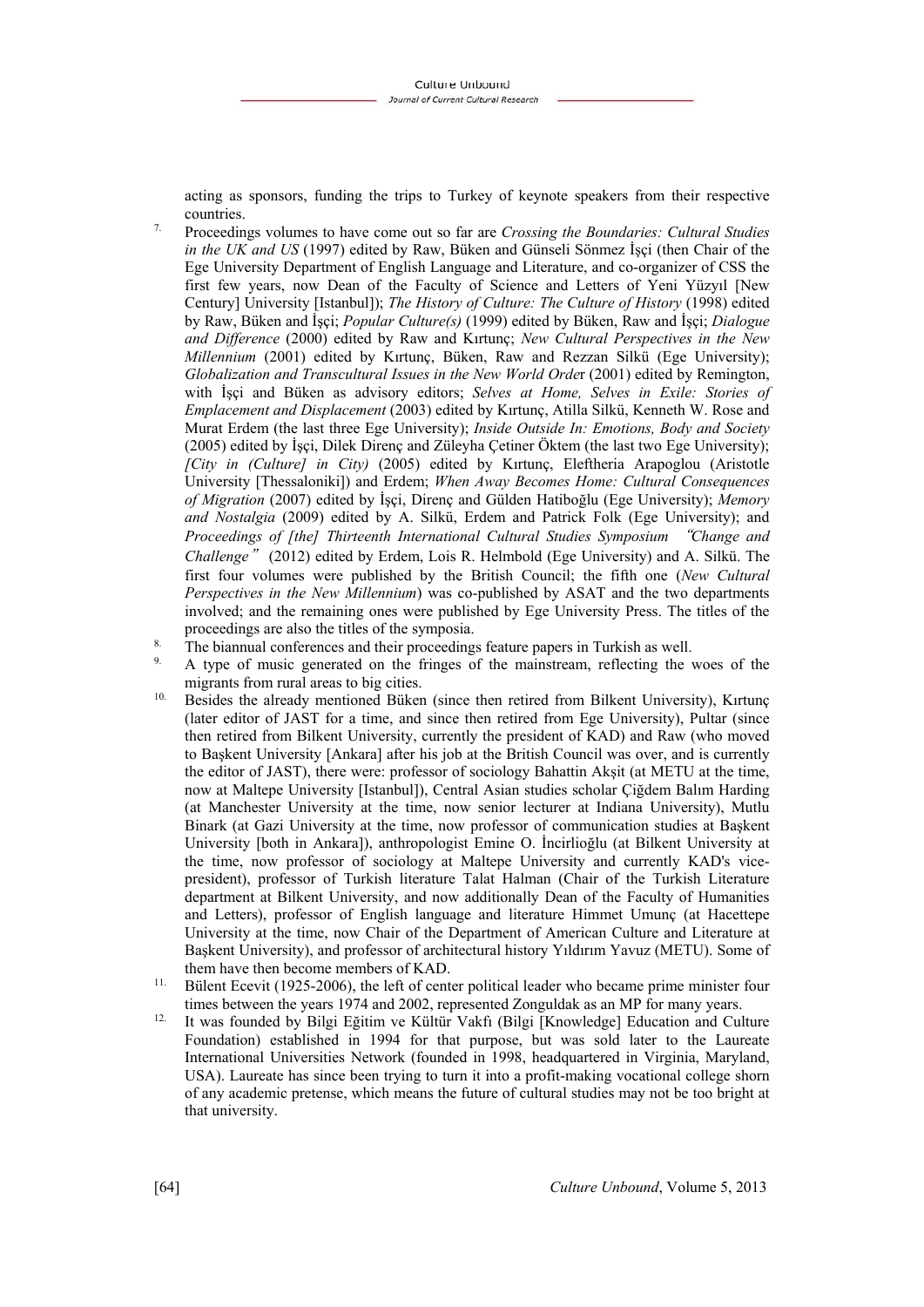- 13. Also, already mentioned in the Pultar and Kırtunç essay, is the course "Studies in Cultural Diversity I" which aims to "study the multicultural demographic topography of Turkey within a historical, sociological and cultural background. What have the ethnicities that have inhabited this geography experienced throughout history? How did they contribute to the cultural patrimony of Anatolia? What problems have been faced at what points of break?"
- The participation of guest lecturers and representatives of ethnic groups is planned.<br><sup>14.</sup> Robert College (RC), the first American educational institution operating abroad was opened in Bebek, on a hill overlooking the Bosphorus, in 1863 during the Ottoman era. Along with its "sister" school, the American College for Girls situated on a hill in the neighboring Arnavutköy district, RC (incorporating a secondary school for boys and a school of higher education, at first for boys only but later made co-educational) was allowed to remain functioning after 1923 when the Republic of Turkey was founded. In the 1970s, the American board running RC decided to split it: a co-educational secondary school (Istanbul Amerikan Robert Lisesi) is still functioning on the Arnavutköy campus, but the higher education facilities in Bebek were turned over to the Turkish government who opened there the Boğaziçi University.<br>
<sup>15.</sup> Ayşe Öncü, the professor of sociology who chaired the program until recently, said she had
- strived for years to obtain the graduate program as this would mean that the cultural studies program was no more merely servicing the faculty, but was a department in its own right (private conversation with the author on 10 September 2011 at Kadir Has University, during the "Space and Culture" conference).<br><sup>16</sup> Its reading list may be of significance to the reader interested in cultural studies within the
- Turkish context: it includes two collections of essays and one guest-edited special issue published in English, namely *Rethinking Modernity and National Identity in Turkey* (1997) edited by Sibel Bozdoğan and Reşat Kasaba; *Fragments of Culture: the Everyday of Modern Turkey* (2001), edited by Deniz Kandiyoti and Ayşe Saktanber (a member of the METU cultural studies program faculty); and *Relocating the Faultlines: Turkey Beyond the East-West Divide* (2003), a special issue of *South Atlantic Quarterly*, edited by Sibel Irzık (one of
- the instructors of the program) and Güven Güzeldere.<br><sup>17</sup> Starting with the latest submission these include the following:
	- Mixed Feelings over an Unprecedented Election: Contestations of Ethnicity within the Suryani-Keldani Community
	- Symbolic Boundaries, Imagined Hierarchies: A Case Study of 'Soviet' Female Domestic Workers in Istanbul
	- Remembering Armenians in Van, Turkey
	- Armenians Living in Turkey and the Assassination of Hrant Dink: Loss, Mourning and Melancholia
	- Breaking the Silence, Easing the Pain: Efforts, Challenges, and Hopes of Feminist Organizations in Turkey and India Working with Survivors of Incest
	- Between National and Minor Literature in Turkey: Modes of Resistance in the Works of [Kurdish author] Mehmed Uzun and [Armenian author] Mıgırdiç Margosyan
	- Elite Perceptions of Self, Nation and Society in Contemporary Turkey
	- Exploring the Intersections: Subordination and Resistance among Kurdish Women in Aydınlı, Tuzla
	- New Muslim Male Subjectivities: Masculinities in the Hizmet [read Fethullah Gülen] Movement
	- Role of the Military in Turkish Politics: [The] Case of the 1980 Military Coup
	- Living to the Tell the Tale: Reading [the] 12 September Coup d'État through the Novels Written by Socialist and Nationalist Authors
	- State Violence and Human Rights: The European Human Rights Court Cases Submitted Against Turkey on Detention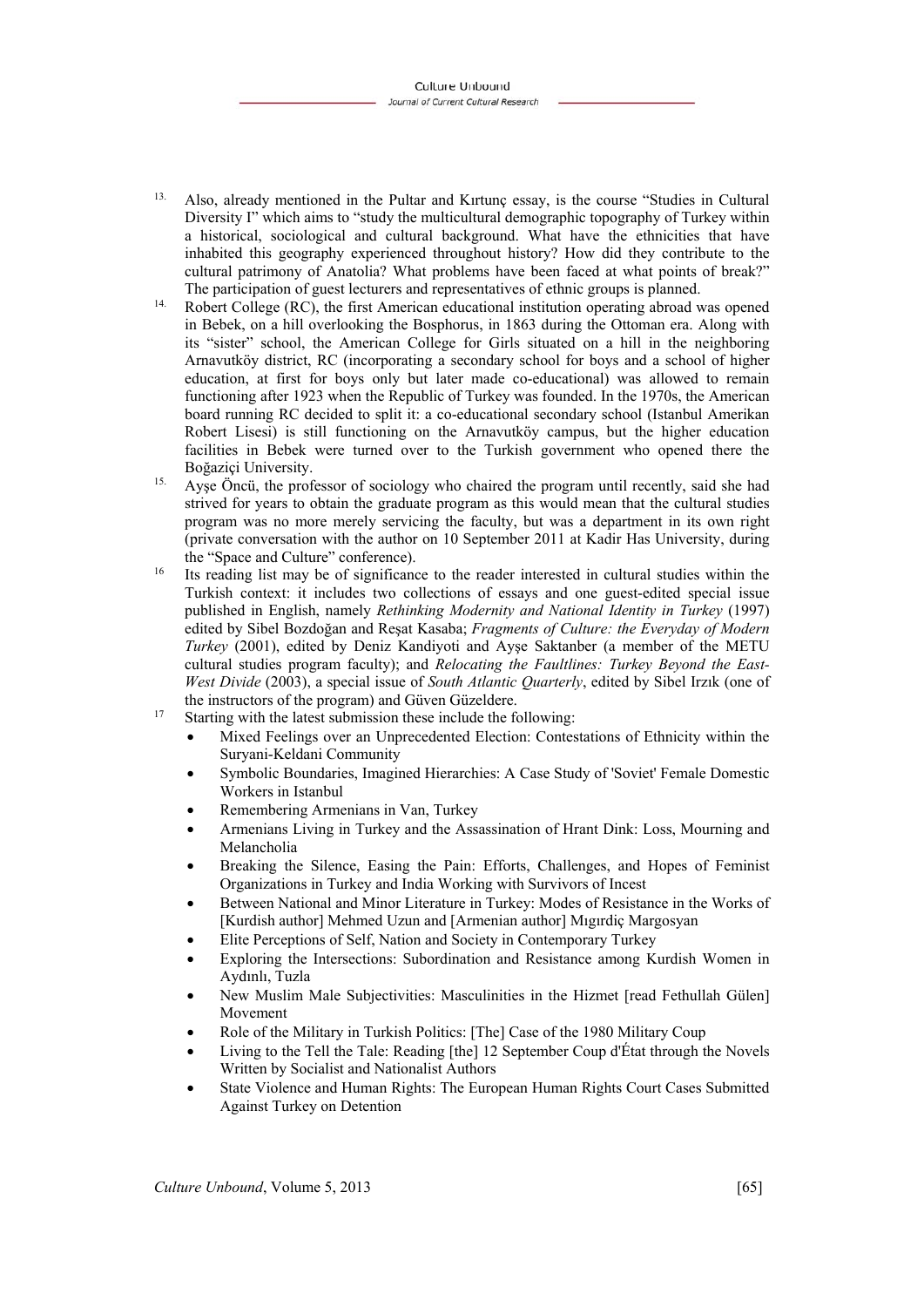- Global Professionals in Turkey: Personal Narratives of Professionals with MBA Degrees
- Working With and Against Stereotypes: Representations of Honor Among Turkish Immigrant Women in a Migrant Association in Berlin
- Censorship in Visual Arts and its Political Implications in Contemporary Turkey: Four Case Studies from 2002-2009
- Violence and Freedom: The Politics of Kurdish Children and Youth in Urban Space
- Mothering the Army, Mothering the State: Being a Soldier's Mother in Turkey
- The Politics of Women's Empowerment: The Transformative Struggles of KAMER and MOR ÇATI Against Violence
- Manifestations of Gendercidal [adjectival form of a neologism meaning "the genocide of a gender"] Trauma in the Short Stories of Kirkor Ceyhan
- The Meaning of Discovery:Tourist Gaze and Tourist Narratives in Southeastern Anatolia
- Forms of Relation: The Western Literary Canon and Orhan Pamuk's *The Black Book* [and] Salman Rushdie's *Midnight's Children*
- The Stomachache of [the] Turkish Woman: Virginity, Premarital Sex and Responses to Ongoing Vigilance Over Women's Bodies
- The Role of Memory in the Historiography of Hatay. ("Theses Sabancı University
- Faculty of Arts and Social Sciences Cultural Studies")<br><sup>18</sup> They appear to reflect an almost defiant attitude that does not stop at critiquing received wisdom and ongoing trends, but goes further to openly confront the Republican Establishment.<br><sup>19</sup> From the "Course Description": "Particular emphasis will be put on the distinction and
- relation between the official-high culture and the folk-popular culture, the formation of cultural distinctions and hierarchies, popular representations of the state, subalternity vis-à-vis power, and the questions of legitimacy and cultural hegemony". Among the topics to be explored are "folk religion" and heterodoxy, Turkish shadow theatre, folktales and folk stories, coffeehouses, modern discourses on "the people" and popular culture, cultural politics
- of Kemalism, popular music and the arabesk debate, football, and popular cinema. 20 This foundation has been established by the Ülker company, known for its ties to the JDP government.<br><sup>21</sup> "This course aims to discuss the main political issues and schools of modern Turkish political
- life with special reference to the ideas of leading Turkish intellectuals. The late Ottoman intellectual life will be examined on the basis of main currents of thought: Young Ottomans, liberalism, Turkism, Islamism and socialism. First, it focuses on the various forms of Kemalism; *Kadro* journal, Yön Movement and its rightist versions. Secondly, it explores the different representations of Turkism in the ideas of Yusuf Akçura, Nihal Atsız, Remzi Oğuz Arık, [and] Erol Güngör in the Republican period. While examining the conservative political thought, it puts an emphasis on the ideas of Yahya Kemal, Mustafa Şekip Tunç, Peyami Safa, Mümtaz Turhan, Ali Fuad Başgil, İsmail Hakkı Baltacıoğlu and journals like *Dergah* and *Hareket*. Thirdly, different manifestations of Islamist political thought will be explored with reference to the writings of Necip Fazıl Kısakürek, Nurettin Topçu, Sezai Karakoç, Ali Bulaç and İsmet Özel. This course also deals with liberal intellectuals and circles: Ahmet Ağaoğlu, Kazım Berzeg, and Liberal Düşünce Topluluğu. Lastly, this course turns its focus on the leftist intellectuals, Kemal Tahir, Mehmet Ali Aybar, İdris Küçükömer and *Birikim* journal" ("Cultural Studies Course Descriptions"). 22 I have deliberately refrained from making comparisons and/or evaluating the programs, as
- firstly, the trends they exhibit are not substantially divergent as to be able to differentiate and delineate major, singular traits, whether in curricula, theoretical and practical tendencies, or degrees of commitment to the field, other than those I have indicated. On their websites they all seem to be using the same vocabulary, those buzz words intended to demonstrate how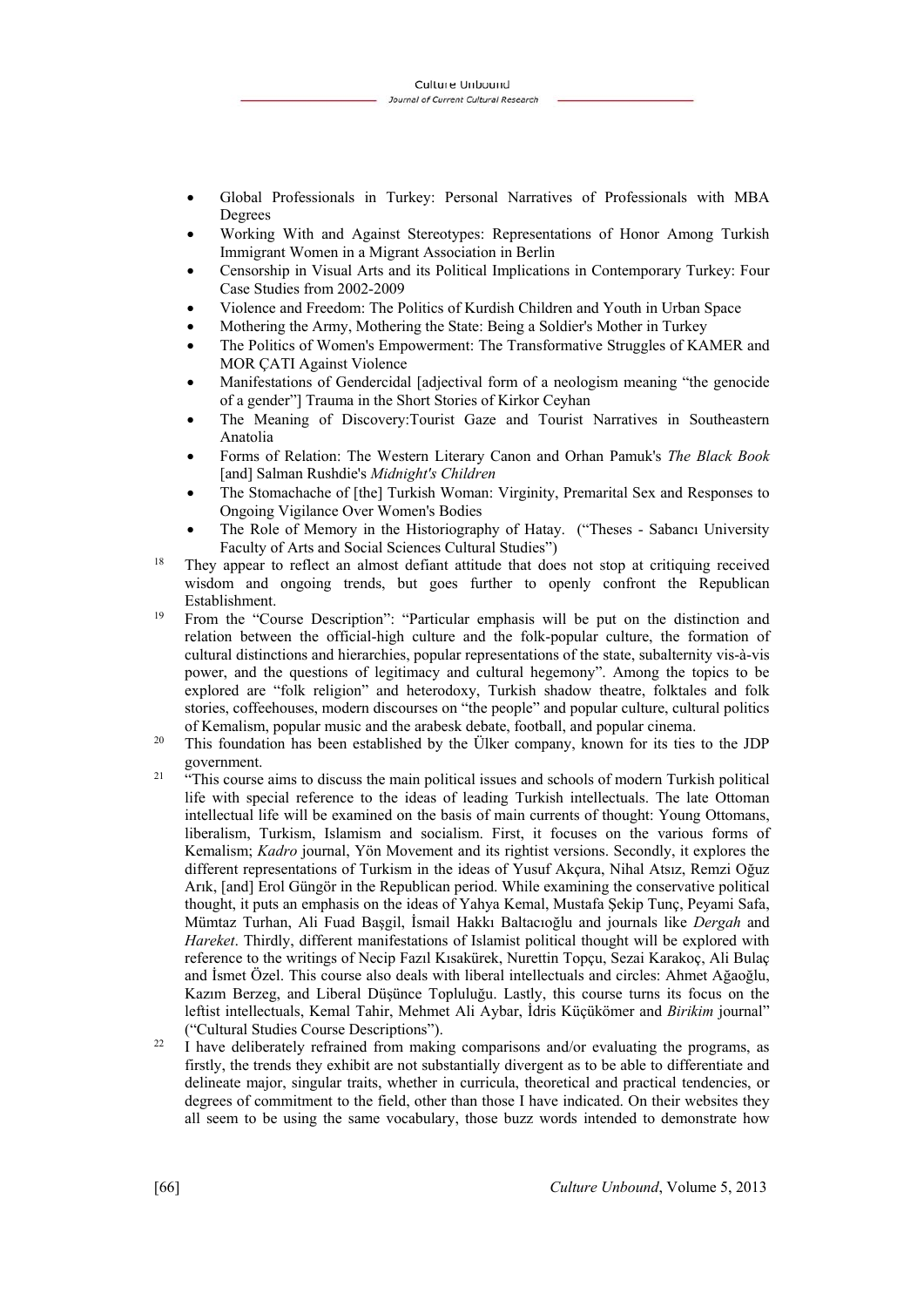cutting-edge they are, how on par with all other cultural studies programs of caliber in the world. This makes their descriptions of their aims almost generic, although they themselves may not have intended it that way. Secondly, the oldest of the programs is barely a little over a decade old, which is a period of time too short for any fair evaluation of an academic program. In other words, these programs are still in the budding stage, busy building a core curriculum in the basics of cultural studies, an arduous task as the subject matter of cultural studies does not have precisely delimited boundaries. It is too early to criticize them for their lacunae. For example, although more than twenty years have passed since the fall of the Soviet Union, none of the programs seems to have given much thought or spent any efforts working on the newly-independent Turks (or on the not independent ones, as in the case of

- those within the Russian Federation).<br><sup>23</sup> The period depends on the legislation of the time.<br><sup>24</sup> House this multipliers recently Eurlaring Tu
- 24 However, his publishing recently *Exploring Turkish Cultures* (2011), a collection of his
- essays on various facets of Turkish culture, shows he has retained interest. 25 Established in the early 1980s, ASAT is called in Turkish "Amerikan Etüdleri Derneği" where *etüdler* (a Turkish word derived from the French *études*) is employed for *studies*. It is interesting to note that the sensitivity developed since then concerning language has been such that the blatantly foreign sounding *etüdler*, which would have prevented any terminological confusion, is out of consideration for all parties concerned. 26 The September 12 regime also promulgated a law governing academic life (called "Yüksek
- Öğretim Kanunu" [Higher Education Law] YÖK). Acting according to its precepts, most universities have adopted a method of promotion based on a credit system that attributes "points" to the work done: e.g., authorship of an article published in a citation-indexed journal in the United States will earn more points than, say, participation in a local seminar, however cutting-edge the latter may be. The "worth" in "points" of work done in an association, even a scholarly one, is nil. What's more, as Turkish society rests not on *achievement* but *power*, as will be pointed out in the Conclusion, collective work, because it is not conducive to individual distinction, can never be widespread; so team work, characteristic of
- associations, is next to impossible in many instances.<br><sup>27</sup> Needless to add that this is a far cry from the state of affairs in Europe and the United States where such work is encouraged, appreciated and even expected, with scholars (among them Turkish ones as well) vying each other for positions within such associations for clout and prestige. It is telling that Keskin, the philosophy scholar who, as mentioned above, was the chief organizer of the Crossroads conference in 2006 in Istanbul and who went on to become
- the chairman of ASC, is not a member of KAD.<br><sup>28</sup> The scholars in the Turkish-medium universities, however knowledgeable in their own areas of specialization they may be, tend at times to be innocent of Western theories. They also tend to produce work that is descriptive rather than analytical or critical; academic selection
- pushes the bright minds into the more prestigious English-medium universities.<br><sup>29</sup> The issue of foreign scholars residing in the country and writing on Turks or Turkey although possessing only a superficial knowledge about them, yet vilifying them with great abandon and pleasure, has been discussed in the 2004 Pultar and Kırtunç essay, so I do not go into that subject here.<br><sup>30</sup> I would hope of course that due to the very nature of cultural studies, the members of the
- faculty of the cultural studies departments/programs in the universities mentioned above do
- not only refuse to take such a position, but are also vehemently and publicly critical of it.<br><sup>31</sup> A burial mound (*kurgan*) dating from the fourth century BC, discovered in the late 1960s near the town of Esik (Issyk) in Kazakhstan, contained the skeleton of a young man, probably a prince, clothed in a suit of gold, known since as the "Golden Man." Among the artifacts found interred with him was a vessel which contained writing that connects him, scholars believe, to the Saka Turks, known as Scythians ("Issyk Kurgan"). This is much earlier than the seventh and eighth centuries AD Orkhon (Orhon) Inscriptions (discovered in what is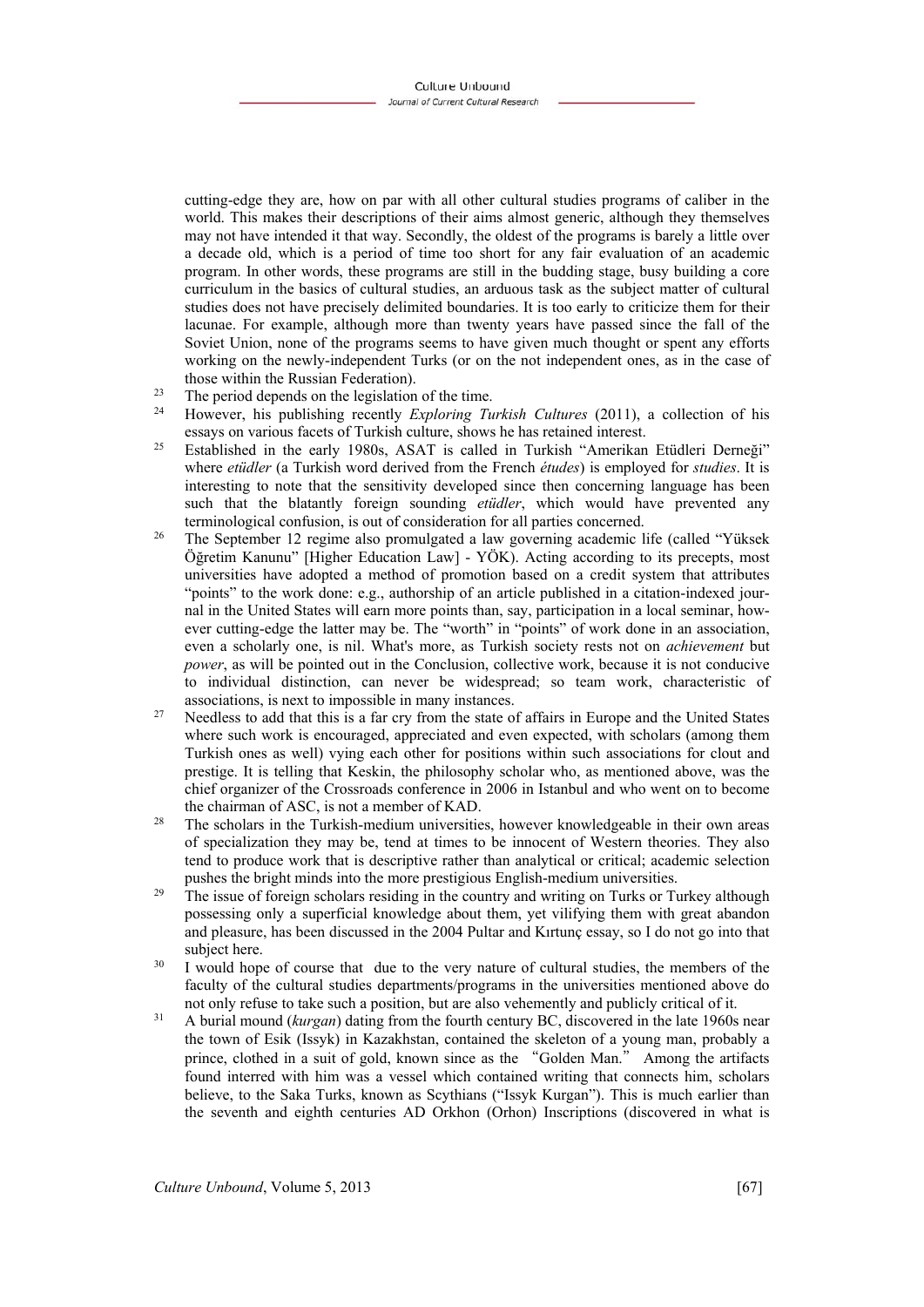today Mongolia and deciphered at the end of the nineteenth century), containing the runictype writing which had been thought to be the earliest examples of writing by the Turks (" Orhon Inscriptions"). Of course, Western and Western-educated scholars find this approach

- problematic as for many of them Scythians are not Turks.<br><sup>32</sup> For example, a theory, espoused by Adile Ayda (1912-1992), Kazım Mirşan and Haluk Tarcan and their followers, advances that the Etruscans, who had a distinct culture already in
- 1100 BC, were Proto-Turks (for Etruscans as Proto-Turks, see e.g. Ayda 1985).<br><sup>33</sup> The turning point was the year 1999 when the 700<sup>th</sup> anniversary of the founding of the Ottoman Empire was observed in the country with various celebrations and conferences. A year earlier, the country had celebrated the  $75<sup>th</sup>$  anniversary of the founding of the republic in great pomp; so perhaps it was felt the republic was sufficiently secure to confront old demons. Since then, the "bashing" of the Ottoman Empire has given way to ever-extending studies. This shift has created its own cast of characters: Halil İnalcık, who had been living quietly in the USA as a retired professor of history (emeritus, Chicago University), was launched into a new career upon being invited to teach at Bilkent University. İnalcık is now known as having introduced a dimension of economics to Ottoman history; he also insists Ottoman history is very much part of European history and should be studied thus. Although he still teaches in the mornings, the 1916-born widower İnalcık leads a secluded life; the real star is the much younger İlber Ortaylı, who is not only a prolific author but also a tv personality, appearing on various programs, never tiring of recounting various facets of Ottoman history. For their part in sustaining Ottoman studies in the United States, historians Cemal Kafadar (Harvard University) and Şükrü Hanioğlu (Princeton University) have been
- conferred the Presidential Grand Award for Culture and Art in 2010 and 2012 respectively.<br><sup>34</sup> It eventually did introduce English partially as a working language, as foreign scholars working on Turkish subjects who were not in full command of Turkish yet wished to attend the conferences it organized started sending abstracts. Young Turks of Germany who were born in Germany and did not know academic Turkish were also allowed to present their papers in English. In 2005 (at the "Identity and Culture conference), the plenary lectures given by Jacob Landau and Geoffrey Lewis (on pan-Turkism and the Turkish language reform respectively) were translated simultaneously for the participants. In 2011 (at the "Space and Culture" conference), when Edward Soja and Setha Low spoke in English, the funds allocated by TÜBİTAK did not cover (the high-priced) simultaneous translation, but no
- one in the audience objected.<br>35 Schneider (Sabancı University) is the only one so far who has become a KAD member.<br>36 The extreme in this conduct is that of Bilkent University in Ankara which does not deem
- publications in Turkish by its faculty worthy of consideration, and so does not list them on its website.<br><sup>37</sup> The worldwide pressure to publish cultural studies work in English has been discussed in
- many Crossroads conferences, among them the 2006 Istanbul one, already alluded to above, so I do not touch upon that subject here.<br><sup>38</sup> And, naturally, it is only those scholars based in the West who possess legitimacy, and are
- considered as worth listening to. It is telling that at the 2006 Crossroads conference, Bilgi University chose as Turkish respondent to the keynote speaker an academic living and teaching in Paris, and not one of the many just as eminent Turkish scholars from Turkey
- itself.<br>Some observers see a massive activity lately of translation into Turkish of the theoretical work used in cultural studies as well as in social sciences in general, and find that the translated texts are being used by a considerable number of authors working in different fields, and thus believe that ignorance of the English language need no longer be an impediment.<br><sup>40</sup> There are of course exceptions, such as Abdülhamit Kırmızı (who holds a Ph.D. in Ottoman
- History) at the Istanbul Şehir University cultural studies program, to give just one example;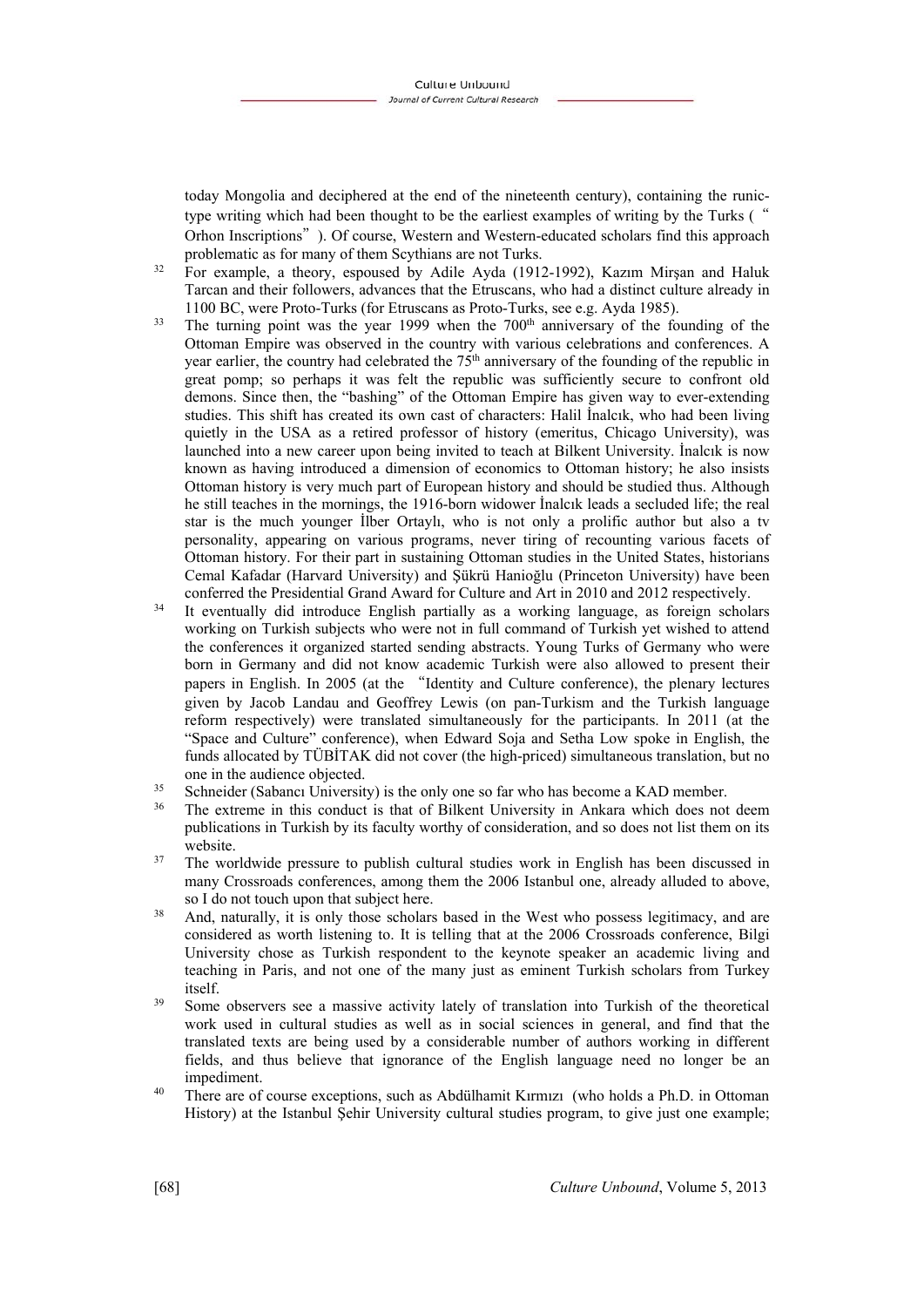but the prototype is Murat Belge, a Ph.D. in English Literature become a professor of comparative literature, now one of the prominent members of the Bilgi University faculty and of its graduate cultural studies program.<br><sup>41</sup> Some of the faculty in the cultural studies programs believe that the dissertations coming out

- of their programs have already started bridging this gap, with their students utilizing Western theoreticians' ideas in a way that is relevant to the Turkish situation; if true, one can only rejoice at it and patiently wait for the publication of these texts. 42 Although ideally speaking, the situation should or could have led to a crossfertilization.
- 

## **References**

- ADM 5117 Issues in Turkish Cultural History: Popular Culture, Power, and Subalternity: http://mcs.metu.edu.tr/en/adm-5117-turkish-cultural-history , (accessed 1 April 2013).
- Ayda, Adile (1985): *Les Étrusques étaient des Turcs*. *Preuves*, Ankara: Ayyıldız Matbaası.
- Boğaziçi University Graduate Program in Critical and Cultural Studies: http://www.boun.edu.tr/Default.aspx?SectionID=652, (accessed 26 September 2011).
- Bozdoğan, Sibel and Reşat Kasaba (eds) (1997): *Rethinking Modernity and National Identity in Turkey*, Seattle: University of Washington Press.
- Büken, Gülriz, Laurence Raw & Günseli Sönmez İşçi (eds) (1999): *Popular Culture(s),* Ankara: The British Council.
- Courses M.S. Program in Media and Cultural Studies [thesis and non-thesis], Middle East Technical University Gradutae School of Social Sciences: http://mcs.metu.edu.tr/en/courses, (accessed 1 April 2013).
- CSSG Cultural Studies Study Group: http://warlight.tripod.com/, (accessed 26 September 2011).
- Cultural Studies Course Descriptions, Istanbul Şehir University: http://www.sehir.edu.tr/en/Pages/Academic/Graduate/GraduateSchoolofSocialSciences/Culturel Studies/CourseDescriptions.aspx?PageID=42&MenuID=1875, (accessed 1 April 2013).
- Cultural Studies: What does it Study and How?, *Istanbul Şehir Universit*y: http://www.sehir.edu.tr/en/Pages/Academic/Graduate/GraduateSchoolofSocialSciences/Culturel Studies/Home0709-7894.aspx?PageID=42&MenuID=1873, (accessed 1 April 2013).

"Derviş Zaim", *Wikipedia, the Free Encyclopedia*:

http://en.wikipedia.org/wiki/Dervi%C5%9F\_Zaim, (accessed 26/9/2011).

- Erdem, Murat, Lois R. Helmbold & Atilla Silkü (eds) (2012): *Proceedings of [the ]Thirteenth International Cultural Studies Symposium "Change and Challenge",* İzmir: Ege University Press.
- Erol, Nuran (2000): "Arabesque Culture as a Metaphor of the World in Turkish Society", Laurence Raw & Ayşe Lahur Kırtunç (eds): *Dialogue and Difference*, Ankara: The British Council, 93-109.
- *Filler ve Çimen* (*Elephants and Grass*) (2000): Dir. Derviş Zaim. Perf. Ezel Akay, Haluk Bilginer, Sanem Çelik, Bülent Kayabaş. Prod. Ali Akdeniz *et al*.
- Graduate Courses Sabancı University Faculty of Arts and Social Sciences Cultural Studies: http://cult.sabanciuniv.edu/en/courses/graduate, (accessed 1 April 2013).
- *Gölgeler ve Suretler* (*Shadows and Faces*) (2010): Dir. Derviş Zaim. Perf. Settar Tanrıöğen, Buğra Gülsoy. Prod. Derviş Zaim.
- "Issyk Kurgan", *Wikipedia, the Free Encyclopedia*:http://en.wikipedia.org/wiki/Issyk\_kurgan, (accessed 28/10/2012).
- Istanbul Bilgi University MA in Cultural Studies: http://pages.bilgi.edu.tr/graduates/ma-incultural-studies/default\_eng.htm, (accessed 26 September 2011).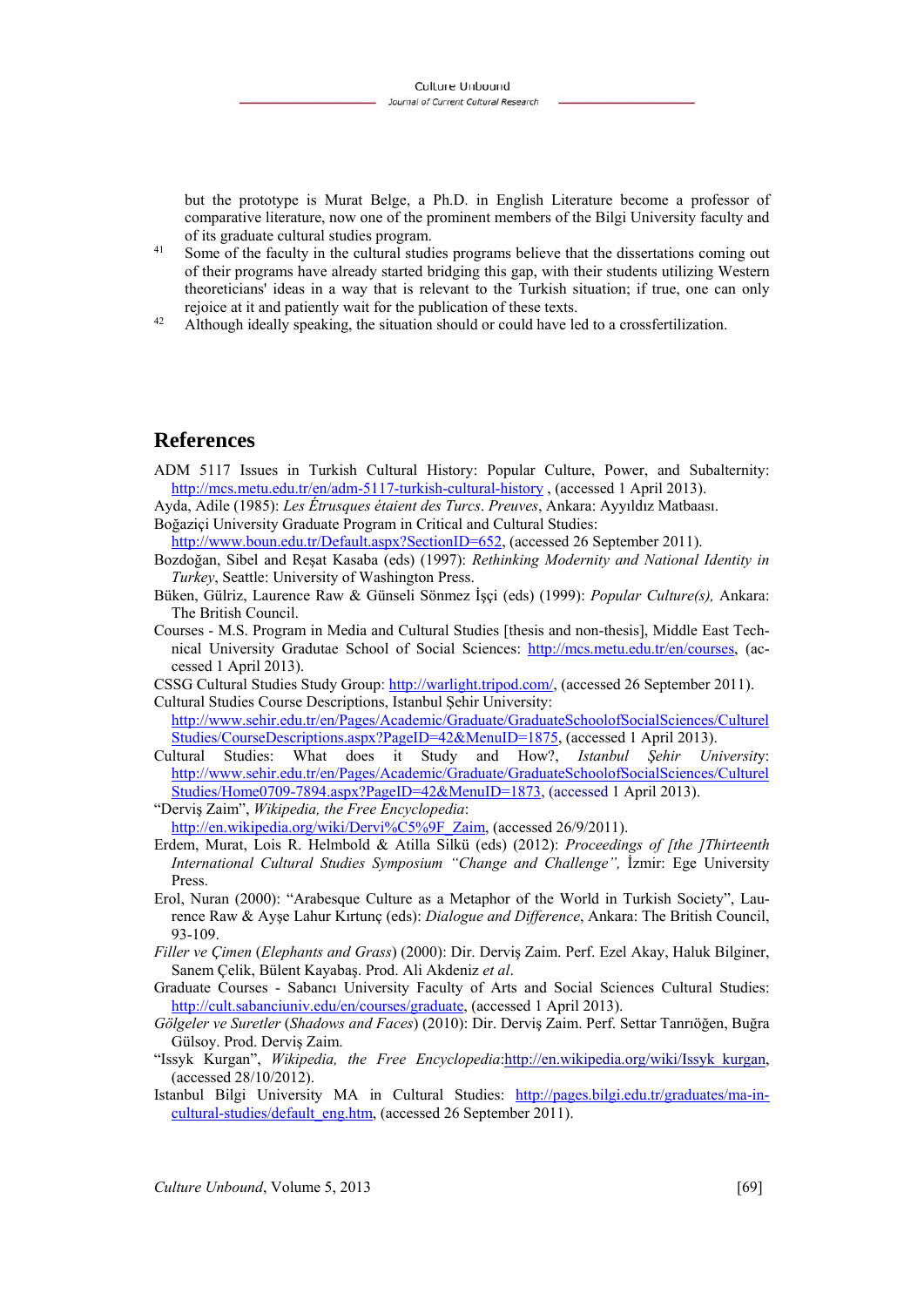Irzık, Sibel and Güven Güzeldere (eds) (2003): *Relocating the Faultlines: Turkey Beyond the East-West Divide*, guest-edited special double issue of *South Atlantic Quarterly,* 102: 2-3.

İncirlioğlu, Emine Onaran & Barış Kılıçbay (eds) (2011): *Mekân ve Kültür*, Istanbul: Tetragon.

- İşçi, Günseli Sönmez, Dilek Direnç & Züleyha Çetiner Öktem (eds) (2005): *Inside Outside In: Emotions, Body and Society*, İzmir: Ege University Press.
- İşçi, Günseli Sönmez, Dilek Direnç & Gülden Hatiboğlu (eds) (2007): *When Away Becomes Home: Cultural Consequences of Migration*, İzmir: Ege University Press.
- Kandiyoti, Deniz and Ayşe Saktanber (eds) (2001): *Fragments of Culture: the Everyday of Modern Turkey*, London: Tauris.
- Kırtunç, Ayşe Lahur, Gülriz Büken, Laurence Raw & Rezzan Silkü (eds) (2001): *New Cultural Perspectives in the New Millennium*, İzmir: American Studies Association of Turkey, and the departments of American Culture and Literature and English Language and Literature of Ege University.
- Kırtunç, Ayşe Lahur, Atilla Silkü, Kenneth W. Rose & Murat Erdem (eds) (2003): *Selves at Home, Selves in Exile: Stories of Emplacement and Displacement*, İzmir: Ege University Press.
- Kırtunç, Ayşe Lahur, Eleftheria Arapoglou & Murat Erdem (eds) (2005): *[City in (Culture] in City)*, İzmir: Ege University Press.
- *KÜLT Kültürel İncelemeler Dergisi*: http://kultdergisi.com/kult-hakkinda/, (accessed 28 October2012).
- Kültür Araştırmaları Derneği: www.kulturad.org, (accessed 26/9/2011).
- Lewis, Geoffrey (2009): "Dil Reformu Toplumu Nasıl Böldü" [How Language Reform Divided Society], trans. Nazan Haydari-Pakkan and Gönül Pultar, Gönül Pultar (ed.): *Kimlikler Lütfen: Türkiye Cumhuriyeti'nde Kültürel Kimlik Arayışı ve Temsili*, Ankara: ODTÜ Yayınları.
- Middle East Technical University Media and Cultural Studies Program:
- http://www.mcs.metu.edu.tr, (accessed 6 November 2012).

"Orhon Inscriptions", *Encyclopedia Britannica*: http://www.britannica.com/EBchecked/topic/432269/Orhon-inscriptions, (accessed 28 October 2012).

- *Parallel Trips* (2004): Documentary film. Dir. Derviş Zaim and Panicos Chrysantou. Prod. Derviş Zaim and Panicos Chrysantou.
- Pultar, Gönül (2005): "Küreselleşme Çağında Ezberler Bozulurken: Türk(iye) Kültürleri ve Kuramsal Çerçeve Arayışları" [As Received Wisdom is Being Shattered During the Age of Globalization: Cultures of Turks / Cultures of Turkey and the Search for a Theoretical Framework], Gönül Pultar & Tahire Erman (eds): *Türk(iye) Kültürleri*, Istanbul: Tetragon, 19-37.
	- ------ (ed.) (2009): *Kimlikler Lütfen: Türkiye Cumhuriyeti'nde Kültürel Kimlik Arayışı ve Temsili*, Ankara: ODTÜ Yayınları.
- $-$  (ed.) (2012): *Ağır Gökyüzünde Kanat Çırpmak: Sovyet-sonrası Türk Cumhuriyetlerinde Kültürel Kimlik Arayışı ve Müzakeresi*, Istanbul: Tetragon.
- ------ (ed.) (forthcoming): *Imagined Identities: Identity Formation in the Age of Globalization*. Syracuse, NY: Syracuse University Press.
- Pultar, Gönül & Ayşe Lahur Kırtunç (2004): "Cultural Studies in Turkey: Education and Practice", *Review of Education, Pedagogy, and Cultural Studies*, 26:2-3, 129-153. Also at www.kulturad.org/images/practise2.pdf (accessed 18 April 2013).
- Pultar, Gönül, Emine O. İncirlioğlu & Bahattin Akşit (eds) (2003): *Kültür ve Modernite*, Istanbul: Türkiye Kültür Araştırmaları Grubu and Tetragon.

Pultar, Gönül & Tahire Erman (eds) (2005): *Türk(iye) Kültürleri*, Istanbul: Tetragon.

Raw, Laurence (2004): "The Practice of Cultural Studies in the Turkish Republic", *Review of Education, Pedagogy and Cultural Studies*, 26:2-3, 111-127.

-- E-mail message to the author on 26 August 2011.

- ------ (2011): *Exploring Turkish Cultures*, Newcastle upon Tyne: Cambridge Scholars Publishing.
- Raw, Laurence & Cem Taylan (1993/1994): "Teaching British Cultural Studies in Turkey", *academia.edu*: